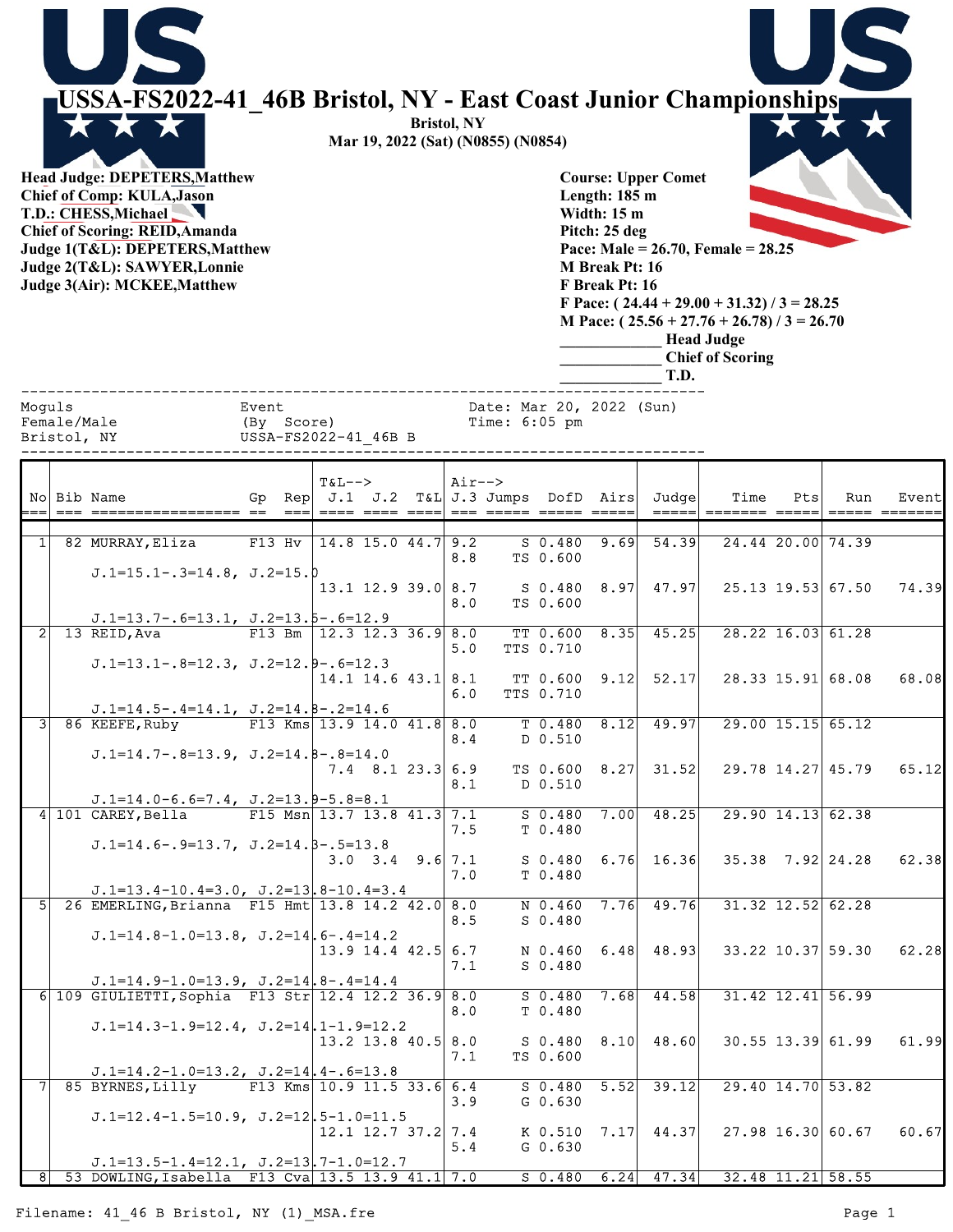|                 | No Bib Name                                                                                      | $=$ $=$ $-$ | $T&L-->$<br>Gp Rep $J.1$ J.2 T&L J.3 Jumps DofD Airs Judge | Air--> |                    |      |                      | Time<br>=====  ======= ===== | Pts | Run                     | Eventl |
|-----------------|--------------------------------------------------------------------------------------------------|-------------|------------------------------------------------------------|--------|--------------------|------|----------------------|------------------------------|-----|-------------------------|--------|
|                 |                                                                                                  |             |                                                            | 6.0    | T <sub>0.480</sub> |      |                      |                              |     |                         |        |
|                 | $J.1=14.0-.5=13.5, J.2=14.5-.4=13.9$                                                             |             | $13.9$ 14.0 41.8 6.7                                       |        |                    |      | $S$ 0.480 6.23 48.08 |                              |     | 31.29 12.56 60.64       | 60.64I |
|                 |                                                                                                  |             |                                                            | 6.3    | T 0.480            |      |                      |                              |     |                         |        |
|                 | $J.D.=14.8-.9=13.9, J.2=14.8-.8=14.0$<br>9 117 WATERS, Kaleigh                                   |             | F13 Wva 13.5 13.1 39.9 8.1                                 |        | $T$ 0.480          |      | $7.72$ 47.62         | $31.43$ $12.40$ 60.02        |     |                         |        |
|                 |                                                                                                  |             |                                                            | 8.0    | $S$ 0.480          |      |                      |                              |     |                         |        |
|                 | $J.1=14.0-.5=13.5$ , $J.2=13.5-.5=13.1$                                                          |             | $8.6$ $8.0$ $24.9$ 6.1                                     |        |                    |      | $T$ 0.480 6.76 31.66 |                              |     | $30.33$ 13.64 45.30     | 60.02L |
|                 |                                                                                                  |             |                                                            | 8.0    | $S$ 0.480          |      |                      |                              |     |                         |        |
| 10              | $J.1=14.6-6.0=8.6$ , $J.2=14.0-6.0=8.0$<br>28 HACKER, Kylee                                      |             | F13 Hmt 13.1 13.2 39.5 8.0                                 |        | $S$ 0.480          |      | $7.41$ 46.86         | $31.08$ $12.79$ 59.65        |     |                         |        |
|                 | $J.1=14.2-1.1=13.1$ , $J.2=14$ , $4-1.2=13.2$                                                    |             |                                                            | 7.0    | K 0.510            |      |                      |                              |     |                         |        |
|                 |                                                                                                  |             | $11.7$ 11.9 35.4 7.1                                       |        | S 0.480            |      | $6.25$ 41.65         |                              |     | 29.39 14.71 56.36       | 59.65I |
|                 |                                                                                                  |             |                                                            | 5.6    | K 0.510            |      |                      |                              |     |                         |        |
|                 | $J.1=13.8-2.1=11.7$ , $J.2=14.3-2.4=11.9$<br>$11$ 15 ROSS, Grace                                 |             | F15 Bm $ 13.1$ 13.5 39.9 6.9                               |        | $S$ 0.480          |      | $6.52$ 46.42         | $30.79$ 13.12 59.54          |     |                         |        |
|                 | $J.1=14.0-.9=13.1, J.2=14.1-.6=13.5$                                                             |             |                                                            | 6.3    | D 0.510            |      |                      |                              |     |                         |        |
|                 |                                                                                                  |             | $10.6$ 11.6 33.3 7.1                                       |        | S 0.480            |      | $6.82$ 40.12         |                              |     | 31.71 12.08 52.20       | 59.54  |
|                 |                                                                                                  |             |                                                            | 5.7    | TS 0.600           |      |                      |                              |     |                         |        |
| $\overline{12}$ | $J.1=13.7-3.1=10.6$ , $J.2=13.8-2.2=11.6$<br>45 DOBBINS, Nora                                    |             | F13 Bm $12.8$ 13.0 38.7 9.0                                |        | $S$ 0.480          | 8.40 | 47.10                | $31.75$ $12.03$ $59.13$      |     |                         |        |
|                 | $J.1=13.3-.5=12.8$ , $J.2=13.2-.2=13.0$                                                          |             |                                                            | 8.0    | K 0.510            |      |                      |                              |     |                         |        |
|                 |                                                                                                  |             | $12.7$ 13.3 39.0 7.1                                       |        |                    |      | $S$ 0.480 6.66 45.66 |                              |     | $30.61$ 13.33 58.99     | 59.13  |
|                 |                                                                                                  |             |                                                            | 6.4    | K 0.510            |      |                      |                              |     |                         |        |
|                 | $J.1=13.5-.8=12.7$ , $J.2=13.8-.5=13.3$<br>13 111 NOLAN, Ashlyn                                  |             | F13 Str $12.6$ 13.4 39.0 6.7                               |        | $S$ 0.480          | 6.21 | 45.21                |                              |     | $31.81$ $11.97$ $57.18$ |        |
|                 |                                                                                                  |             |                                                            | 5.0    | TS 0.600           |      |                      |                              |     |                         |        |
|                 | $J.1=13.6-1.0=12.6$ , $J.2=13.8-.4=13.4$                                                         |             | $2.8$ 3.2 9.0 7.8                                          |        |                    |      | $S$ 0.480 6.49 15.49 |                              |     | $39.69$ $3.04$ 18.53    | 57.18  |
|                 |                                                                                                  |             |                                                            | 5.4    | D 0.510            |      |                      |                              |     |                         |        |
|                 | $J.1=13.0-10.2=2.8$ , $J.2=13$ , $4-10.2=3.2$<br>14 44 ROBINSON, Jillian F13 Bm 4.5 5.9 15.6 7.4 |             |                                                            |        | $S$ 0.480          | 5.89 | 21.49                | 46.80                        |     | 21.49                   |        |
|                 | $J.1=14.0-9.5=4.5$ , $J.2=14.5-8.6=5.9$                                                          |             |                                                            | 4.6    | D 0.510            |      |                      |                              |     |                         |        |
|                 |                                                                                                  |             | $12.7$ $12.5$ $37.8$ 7.0                                   |        | S 0.480            |      | $6.98$ 44.78         |                              |     | 32.13 11.60 56.38       | 56.38  |
|                 |                                                                                                  |             |                                                            | 7.1    | D 0.510            |      |                      |                              |     |                         |        |
|                 | $J.1=13.7-1.0=12.7$ , $J.2=13.9-1.4=12.5$<br>15 11 KULA, Mackenzie                               |             | F17 Bm 10.7 11.8 33.8 7.4                                  |        | $S$ 0.480          | 7.63 | $-41.38$             |                              |     | $30.37$ 13.60 54.98     |        |
|                 | $J.1=12.3-1.6=10.7$ , $J.2=12$ , $8-1.0=11.8$                                                    |             |                                                            | 6.8    | TS 0.600           |      |                      |                              |     |                         |        |
|                 |                                                                                                  |             | $11.9$ 12.2 36.2 6.4                                       |        |                    |      | $S$ 0.480 6.43 42.58 |                              |     | 30.46 13.50 56.08       | 56.08  |
|                 | $J.1=13.5-1.6=11.9$ , $J.2=13.8-1.6=12.2$                                                        |             |                                                            | 7.0    | T 0.480            |      |                      |                              |     |                         |        |
| 16              | 35 VICKERS, Abigail F15 Hmt 11.7 11.6 34.9 7.4                                                   |             |                                                            |        | $S$ 0.480          |      | $7.93$ 42.88         |                              |     | $31.62$ $12.18$ $55.06$ |        |
|                 | $J.1=13.7-2.0=11.7$ , $J.2=13$ , $4-1.8=11.6$                                                    |             |                                                            | 7.3    | TS 0.600           |      |                      |                              |     |                         |        |
|                 |                                                                                                  |             | $3.7$ $3.9$ $11.4$ $5.5$                                   |        |                    |      | $S$ 0.480 5.71 17.11 |                              |     | $35.40$ 7.90 25.01      | 55.06  |
|                 | $J.1=13.3-9.6=3.7$ , $J.2=13.5-9.6=3.9$                                                          |             |                                                            | 6.4    | T 0.480            |      |                      |                              |     |                         |        |
|                 | 17 87 PIERCE, Jessica                                                                            |             | F13 Kms $11.1$ $12.1$ $34.8$ $4.9$                         |        |                    |      | $S$ 0.480 4.75 39.55 |                              |     | 28.70 15.49 55.04       |        |
|                 | $J.1=12.9-1.8=11.1$ , $J.2=12.8-.7=12.1$                                                         |             |                                                            | 4.0    | TS 0.600           |      |                      |                              |     |                         |        |
|                 |                                                                                                  |             | $0.1 \quad 0.1 \quad 0.3 \vert 5.8$                        |        | $S$ 0.480 3.68     |      | 3.98                 |                              |     | $37.18$ 5.88 9.86       | 55.04  |
|                 | $J.1=0.1, J.2=0.1$                                                                               |             |                                                            | 1.5    | TS 0.600           |      |                      |                              |     |                         |        |
|                 | 18 115 REISZEL, Oliveah                                                                          | $F15$ Will  | $9.0$ $9.5$ $27.8$ $7.1$                                   |        | S 0.480            | 6.97 | 34.72                |                              |     | $31.28$ $12.57$ $47.29$ |        |
|                 | $J.1=13.5-4.5=9.0$ , $J.2=13.8-4.3=9.5$                                                          |             |                                                            | 7.0    | Y 0.510            |      |                      |                              |     |                         |        |
|                 |                                                                                                  |             | 11.2 11.9 34.7 7.0                                         |        | S 0.480            |      | $6.87$ 41.52         |                              |     | $30.69$ 13.24 54.76     | 54.76  |
|                 | $J.1=14.0-2.8=11.2$ , $J.2=14$ , $4-2.5=11.9$                                                    |             |                                                            | 6.9    | D 0.510            |      |                      |                              |     |                         |        |
|                 | 19 91 CUNNINGHAM, Ryan F13 Kms 10.8 10.4 31.8 6.7                                                |             |                                                            |        |                    |      | $S$ 0.480 5.25 37.05 |                              |     | 32.41 11.29 48.34       |        |
|                 |                                                                                                  |             |                                                            | 4.0    | K 0.510            |      |                      |                              |     |                         |        |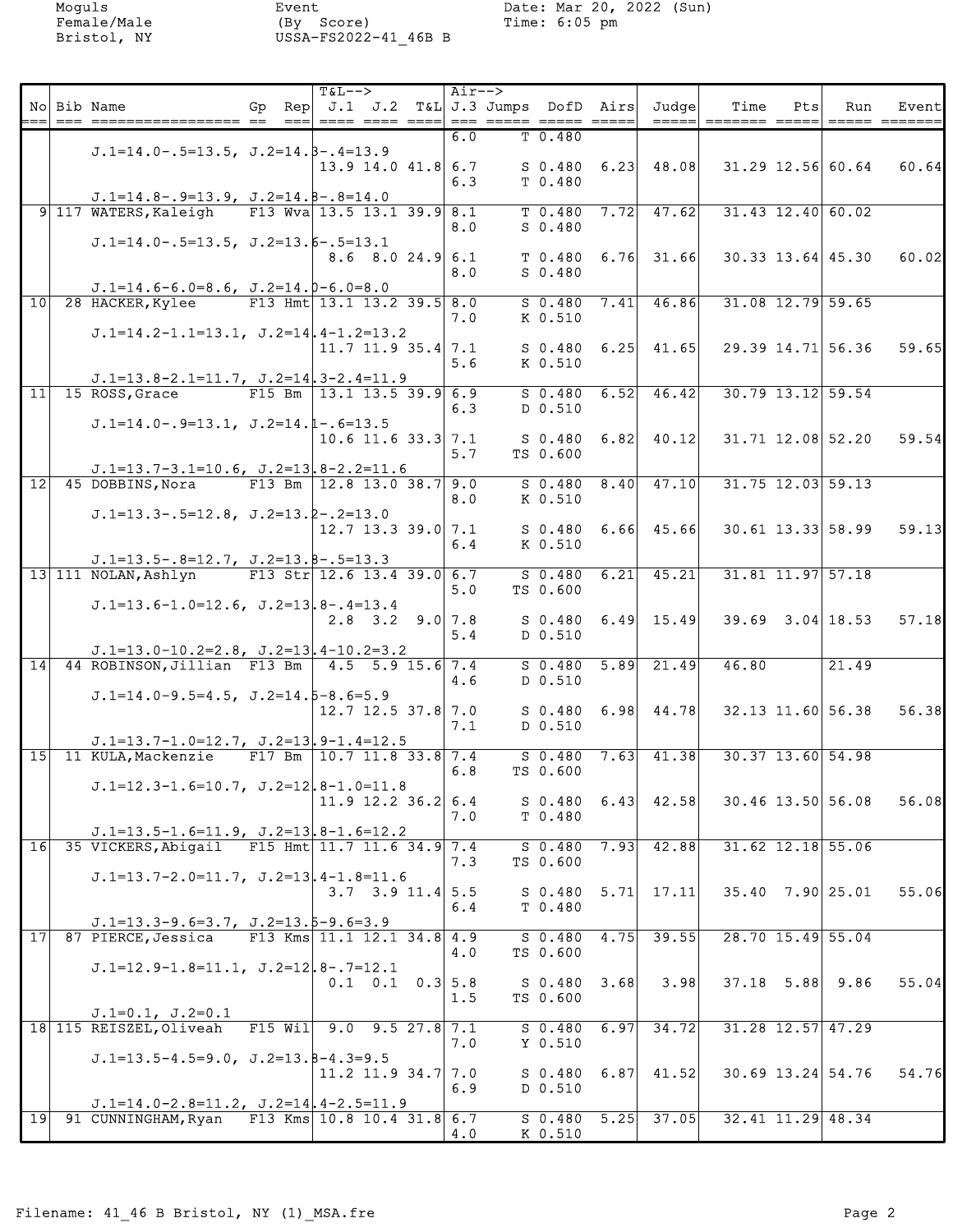|                 | No Bib Name                                                                              | Gp Rep $J.1$ J.2 T&L J.3 Jumps DofD Airs Judge | $T&L--$              |                          | Air-->    |                               |      |                                                                                                                   | Time<br>______ ________ ____                | Pts | Run                  | Event  |
|-----------------|------------------------------------------------------------------------------------------|------------------------------------------------|----------------------|--------------------------|-----------|-------------------------------|------|-------------------------------------------------------------------------------------------------------------------|---------------------------------------------|-----|----------------------|--------|
|                 | $J.1=11.4-.6=10.8$ , $J.2=10.8-.4=10.4$                                                  |                                                |                      |                          |           |                               |      |                                                                                                                   |                                             |     |                      |        |
|                 |                                                                                          |                                                | $11.8$ 12.0 35.7 6.3 |                          | 5.0       | $S \t0.480 \t5.57$<br>K 0.510 |      | 41.27                                                                                                             | 31.94 11.82 53.09                           |     |                      | 53.09  |
|                 | $J.1=12.4-.6=11.8$ , $J.2=12.4-.4=12.0$                                                  |                                                |                      |                          |           |                               |      |                                                                                                                   |                                             |     |                      |        |
|                 | 20 112 STEVENSON, Sammie F13 Str 10.1 9.8 29.8 6.2                                       |                                                |                      |                          |           |                               |      | $T$ 0.480 5.75 35.60                                                                                              | $34.12$ 9.35 44.95                          |     |                      |        |
|                 |                                                                                          |                                                |                      |                          | 5.8       | $S$ 0.480                     |      |                                                                                                                   |                                             |     |                      |        |
|                 | $J.1=12.1-2.0=10.1, J.2=12, 1-2.3=9.8$                                                   |                                                |                      |                          |           |                               |      |                                                                                                                   |                                             |     |                      |        |
|                 |                                                                                          |                                                | $11.9$ 12.2 36.2 6.6 |                          |           |                               |      | $S \t0.480 \t6.76 \t42.91$                                                                                        | $34.13$ $9.34$ $52.25$                      |     |                      | 52.25  |
|                 |                                                                                          |                                                |                      |                          | 6.0       | TS 0.600                      |      |                                                                                                                   |                                             |     |                      |        |
|                 | $J.1=13.1-1.2=11.9$ , $J.2=13$ , $4-1.2=12.2$                                            |                                                |                      |                          |           |                               |      |                                                                                                                   |                                             |     |                      |        |
| $\sqrt{21}$     | 52 PELLERIN, Abigail F15 Cva 12.2 12.6 37.2 5.7                                          |                                                |                      |                          |           | $T$ 0.480 6.47                |      | $-43.67$                                                                                                          | $35.71$ $7.55$ $51.22$                      |     |                      |        |
|                 |                                                                                          |                                                |                      |                          | 7.8       | $S$ 0.480                     |      |                                                                                                                   |                                             |     |                      |        |
|                 | $J.1=13.4-1.2=12.2$ , $J.2=13.6-1.0=12.6$                                                |                                                |                      | $9.8$ 10.8 30.9 6.0      |           |                               |      | $\begin{array}{ c c c c c c c c } \hline \text{N} & \text{0.460} & \text{5.31} & \text{36.21} \hline \end{array}$ | $35.60$ 7.67 43.88                          |     |                      | 51.22  |
|                 |                                                                                          |                                                |                      |                          | 5.0       | D 0.510                       |      |                                                                                                                   |                                             |     |                      |        |
|                 | $J.1=13.4-3.6=9.8$ , $J.2=13.8-3.0=10.8$                                                 |                                                |                      |                          |           |                               |      |                                                                                                                   |                                             |     |                      |        |
| 22              | 16 ROSE, Celia                                                                           | F13 Cva $4.4$ $4.0$ 12.6 5.7                   |                      |                          |           |                               |      | $S$ 0.480 7.23 19.83                                                                                              | $32.94$ 10.69 30.52                         |     |                      |        |
|                 |                                                                                          |                                                |                      |                          | 6.0       | 30.750                        |      |                                                                                                                   |                                             |     |                      |        |
|                 | $J.1=10.3-5.9=4.4$ , $J.2=10.4-6.4=4.0$                                                  |                                                |                      |                          |           |                               |      |                                                                                                                   |                                             |     |                      |        |
|                 |                                                                                          |                                                | $10.8$ 10.7 32.3 8.0 |                          |           |                               |      | $S$ 0.480 9.09 41.34                                                                                              | $33.71$ $9.81$ $51.15$                      |     |                      | 51.15  |
|                 |                                                                                          |                                                |                      |                          | 7.0       | 3 0.750                       |      |                                                                                                                   |                                             |     |                      |        |
|                 | $J.1=12.2-1.4=10.8$ , $J.2=11.9-1.2=10.7$                                                |                                                |                      |                          |           |                               |      |                                                                                                                   |                                             |     |                      |        |
| $\sqrt{23}$     | 95 ACKERMAN, Kelsey F15 Lon 5.9 5.4 17.0 2.4                                             |                                                |                      |                          | 5.4       | D 0.510                       |      | $S$ 0.480 3.90 20.85                                                                                              | $35.66$ $7.61$ 28.46                        |     |                      |        |
|                 | $J.1=12.9-7.0=5.9$ , $J.2=12.8-7.4=5.4$                                                  |                                                |                      |                          |           |                               |      |                                                                                                                   |                                             |     |                      |        |
|                 |                                                                                          |                                                | 11.6 11.4 34.5 $5.0$ |                          |           |                               |      | $S$ 0.480 5.35 39.85                                                                                              | 33.23 10.36 50.21                           |     |                      | 50.21  |
|                 |                                                                                          |                                                |                      |                          | 5.8       | D 0.510                       |      |                                                                                                                   |                                             |     |                      |        |
|                 | $J.1=12.8-1.2=11.6$ , $J.2=12$ , $5-1.1=11.4$                                            |                                                |                      |                          |           |                               |      |                                                                                                                   |                                             |     |                      |        |
| 24              | 57 FITZMORRIS, Hauna F15 Gou 5.6 5.4 16.5 4.8                                            |                                                |                      |                          |           | $S$ 0.480                     | 4.54 | 21.04                                                                                                             | $41.85$ 0.60 21.64                          |     |                      |        |
|                 |                                                                                          |                                                |                      |                          | 4.4       | D 0.510                       |      |                                                                                                                   |                                             |     |                      |        |
|                 | $J.1=12.6-7.0=5.6$ , $J.2=12.6-7.2=5.4$                                                  |                                                |                      |                          |           |                               |      |                                                                                                                   |                                             |     |                      |        |
|                 |                                                                                          |                                                | $12.4$ 12.0 36.6 4.9 |                          |           |                               |      |                                                                                                                   |                                             |     |                      | 49.91l |
|                 |                                                                                          |                                                |                      |                          | 2.4       | D 0.510                       |      |                                                                                                                   |                                             |     |                      |        |
| 25              | $J.1=13.2-.8=12.4$ , $J.2=13.0-1.0=12.0$<br>56 KUTZEN, Claire F15 Gou 11.3 11.1 33.6 4.9 |                                                |                      |                          |           | $S$ 0.480 5.41                |      | 39.01                                                                                                             | $34.64$ $8.76$ $47.77$                      |     |                      |        |
|                 |                                                                                          |                                                |                      |                          | 5.1       | TS 0.600                      |      |                                                                                                                   |                                             |     |                      |        |
|                 | $J.1=12.7-1.4=11.3$ , $J.2=13.1-2.0=11.1$                                                |                                                |                      |                          |           |                               |      |                                                                                                                   |                                             |     |                      |        |
|                 |                                                                                          |                                                |                      | $8.7$ 9.1 26.7 7.0       |           |                               |      |                                                                                                                   | $S$ 0.480 6.60 33.30 35.50 7.79 41.09       |     |                      | 47.77  |
|                 |                                                                                          |                                                |                      |                          | 5.4       | TS 0.600                      |      |                                                                                                                   |                                             |     |                      |        |
|                 | $J.1=13.6-4.9=8.7$ , $J.2=13.8-4.7=9.1$                                                  |                                                |                      |                          |           |                               |      |                                                                                                                   |                                             |     |                      |        |
|                 | 26 113 BOWMAN, Juniper F13 Str 9.8 10.4 30.3 4.8                                         |                                                |                      |                          |           |                               |      | $S$ 0.480 4.34 34.64                                                                                              | $35.27$ 8.05 42.69                          |     |                      |        |
|                 |                                                                                          |                                                |                      |                          | 4.0       | D 0.510                       |      |                                                                                                                   |                                             |     |                      |        |
|                 | $J.I=11.0-1.2=9.8$ , $J.Z=11.4-1.0=10.4$                                                 |                                                |                      | $10.6$ 11.0 32.4 7.1     |           |                               |      |                                                                                                                   | $S$ 0.480 6.25 38.65 34.48 8.94 47.59 47.59 |     |                      |        |
|                 |                                                                                          |                                                |                      |                          | 5.6       | D 0.510                       |      |                                                                                                                   |                                             |     |                      |        |
|                 | $J.1=12.4-1.8=10.6$ , $J.2=12.8-1.8=11.0$                                                |                                                |                      |                          |           |                               |      |                                                                                                                   |                                             |     |                      |        |
| 27              | 60 SCANLON, Cody Ann F13 Gou 11.6 11.6 34.8 5.8                                          |                                                |                      |                          |           | $S$ 0.480 5.17                |      | 39.97                                                                                                             | $37.00$ 6.09 46.06                          |     |                      |        |
|                 |                                                                                          |                                                |                      |                          | 4.7       | D 0.510                       |      |                                                                                                                   |                                             |     |                      |        |
|                 | $J.1=13.4-1.8=11.6$ , $J.2=13.2-1.6=11.6$                                                |                                                |                      |                          |           |                               |      |                                                                                                                   |                                             |     |                      |        |
|                 |                                                                                          |                                                | 12.5 13.2 38.6 5.9   |                          |           |                               |      | $S$ 0.480 2.83 41.38                                                                                              | $37.59$ $5.42$ $46.80$                      |     |                      | 46.80  |
|                 |                                                                                          |                                                |                      |                          | $\cdot$ 0 |                               |      |                                                                                                                   |                                             |     |                      |        |
|                 | $J.1=13.5-1.0=12.5$ , $J.2=13.8-.6=13.2$                                                 |                                                |                      |                          |           |                               |      |                                                                                                                   |                                             |     |                      |        |
|                 | 28 114 FRANKEL, Rikki                                                                    | F13 Str $9.5$ 9.2 28.0 6.1                     |                      |                          | 6.0       | $D$ 0.510<br>TS 0.600         | 6.71 | 34.76                                                                                                             | $33.82$ $9.69$ $44.45$                      |     |                      |        |
|                 | $J.1=14.7-5.2=9.5$ , $J.2=14.4-5.2=9.2$                                                  |                                                |                      |                          |           |                               |      |                                                                                                                   |                                             |     |                      |        |
|                 |                                                                                          |                                                |                      | $5.2$ $5.6$ $16.2$ 6.3   |           |                               |      | $D$ 0.510 3.21 19.41                                                                                              | $38.15$ 4.79 24.20                          |     |                      | 44.45  |
|                 |                                                                                          |                                                |                      |                          | $\cdot$ 0 |                               |      |                                                                                                                   |                                             |     |                      |        |
|                 | $J.1=13.7-8.5=5.2$ , $J.2=13.9-8.3=5.6$                                                  |                                                |                      |                          |           |                               |      |                                                                                                                   |                                             |     |                      |        |
| $\overline{29}$ | 64 KEEFE, Elizabeth F13 Hmt 7.8 7.2 22.5 7.4                                             |                                                |                      |                          |           | $N$ 0.460 7.14                |      | 29.64                                                                                                             | $32.07$ 11.67 41.31                         |     |                      |        |
|                 |                                                                                          |                                                |                      |                          | 7.8       | $S$ 0.480                     |      |                                                                                                                   |                                             |     |                      |        |
|                 | $J.1=14.3-6.5=7.8$ , $J.2=13.8-6.6=7.2$                                                  |                                                |                      |                          |           |                               |      |                                                                                                                   |                                             |     |                      |        |
|                 |                                                                                          |                                                |                      | 1.3 $0.6$ 2.8 4.5        | 8.0       | $N$ 0.460 5.91                |      | 8.76                                                                                                              | $36.86$ $6.25$ 15.01                        |     |                      | 41.31  |
|                 | $J.1=13.7-12.4=1.3$ , $J.2=13$ , $4-12.8=0.6$                                            |                                                |                      |                          |           | $S_0.480$                     |      |                                                                                                                   |                                             |     |                      |        |
|                 | 30 22 NELSON, Arden                                                                      | $F13$ Hv                                       |                      | $8.1$ $7.8$ $23.9$ $7.4$ |           | $S$ 0.480 7.03                |      | 30.88                                                                                                             |                                             |     | $34.95$ $8.41$ 39.29 |        |
|                 |                                                                                          |                                                |                      |                          | 5.8       | TS 0.600                      |      |                                                                                                                   |                                             |     |                      |        |
|                 | $J.1=13.1-5.0=8.1$ , $J.2=12.8-5.0=7.8$                                                  |                                                |                      |                          |           |                               |      |                                                                                                                   |                                             |     |                      |        |
|                 |                                                                                          |                                                |                      |                          |           |                               |      |                                                                                                                   |                                             |     |                      |        |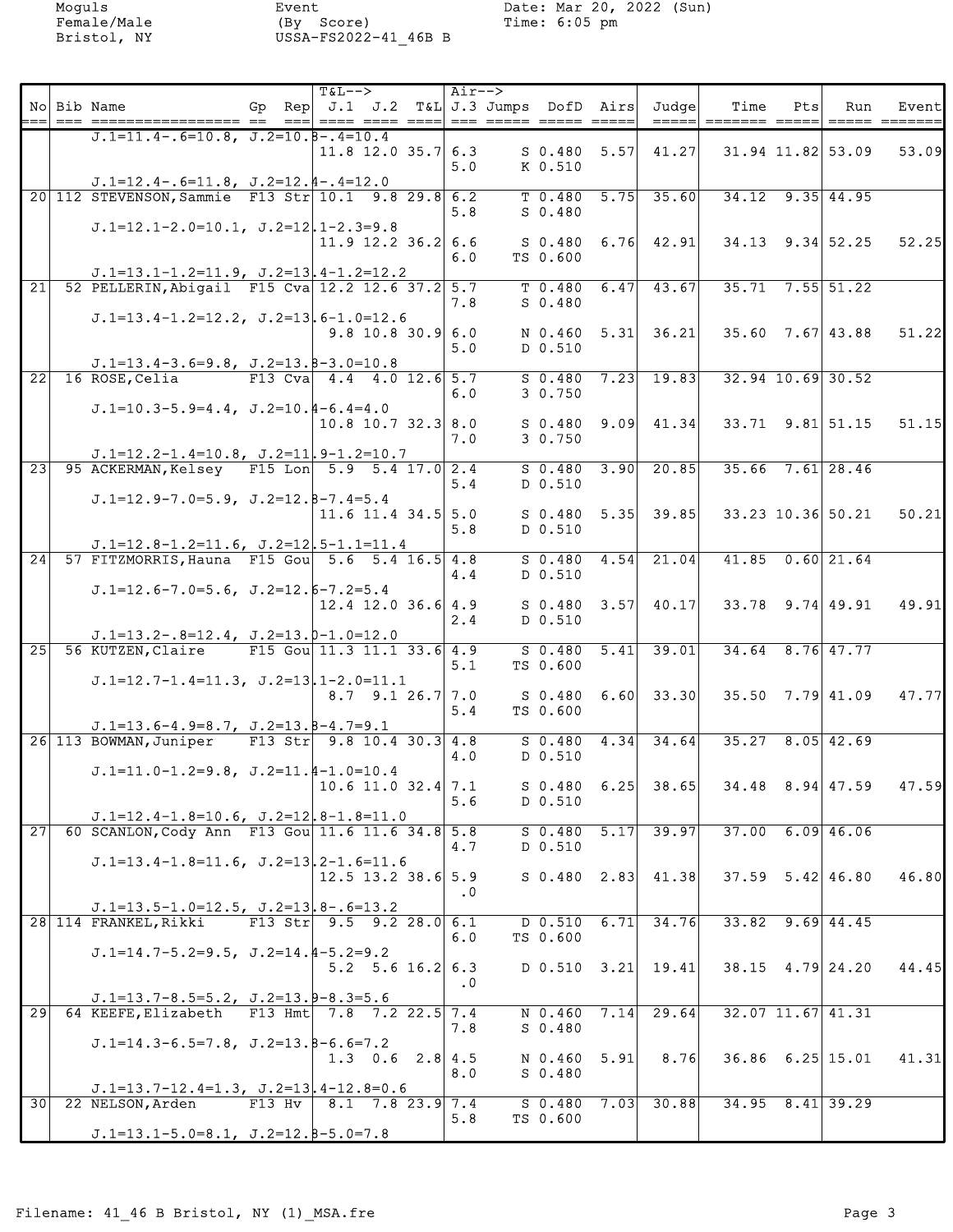| 8.023.4 4.8<br>$S$ 0.480<br>30.08<br>7.6<br>6.68<br>$35.48$ 7.81 37.89<br>39.29<br>7.3<br>TS 0.600<br>$J.1=12.6-5.0=7.6$ , $J.2=12.8-4.8=8.0$<br>31<br>55 DELSESTO, Amelia F15 Gou 0.1 0.1 0.3 6.4<br>$T$ 0.480 3.07<br>3.37<br>3.37<br>(none)<br>$\cdot$ 0<br>$J.1=0.1, J.2=0.1$<br>$9.0$ $9.8$ $28.2$ 4.4<br>$T$ 0.480 4.79 32.99<br>$37.18$ $5.88$ 38.87<br>38.87<br>$S$ 0.480<br>5.6<br>$J.1=10.0-1.0=9.0$ , $J.2=10.4-.6=9.8$<br>$\overline{32}$<br>2 FLYNN, Molly<br>F13 Lon $7.0$ $7.4$ 21.6 4.8<br>$3 \t0.750 \t7.80$<br>29.40<br>34.79 8.59 37.99<br>TS 0.600<br>7.0<br>$J.D.=11.0-4.0=7.0, J.D.=11.4-4.0=7.4$<br>$6.2 \quad 6.3 \quad 18.8 \quad 2.8$<br>$3 \t0.750 \t5.94 \t24.69$<br>$35.82$ $7.42$ $32.11$<br>37.99<br>TS 0.600<br>6.4<br>$J.1=11.8-5.6=6.2$ , $J.2=11.9-5.6=6.3$<br>F15 Gsr $0.1$ 0.1 0.3 4.8<br>33<br>34 GROCKI, Maeve<br>$T$ 0.480<br>2.70<br>3.00<br>44.06<br>3.00<br>$\cdot$ 8<br>D 0.510<br>$J.1=0.1, J.2=0.1$<br>$9.3$ 10.0 29.0 6.2<br>$T$ 0.480 3.88 32.83<br>$38.19$ 4.74 37.57<br>37.57L<br>D 0.510<br>1.8<br>$J.1=12.5-3.2=9.3$ , $J.2=13.0-3.0=10.0$<br>$\overline{34}$<br>$3.84$ $34.29$<br>$41.60$ 0.88 35.17<br>7 MARCHAND, Annabell F15 Gou 10.0 10.3 30.5 4.0<br>T 0.480<br>$S$ 0.480<br>4.0<br>$J.1=11.8-1.8=10.0$ , $J.2=11$ , $9-1.6=10.3$<br>$9.8$ 10.0 29.7 4.4<br>$T$ 0.480 3.55 33.25<br>41.42 1.08 34.33<br>35.17<br>3.0<br>$S_0.480$<br>$J.1=12.0-2.2=9.8$ , $J.2=12.2-2.2=10.0$<br>35 27 WOODROW, Caitlin F15 Hmt 5.5 4.8 15.5 5.6<br>$S$ 0.480 5.68 21.13<br>$40.39$ $2.25$ 23.38<br>TS 0.600<br>5.0<br>$J.1=14.9-9.4=5.5$ , $J.2=14.8-10.0=4.8$<br>3.0 2.9 8.9 2.4<br>$S$ 0.480 4.27 13.12<br>$32.17$ 11.56 24.68<br>24.68<br>T 0.480<br>6.5<br>$J.1=12.0-9.0=3.0$ , $J.2=11.9-9.0=2.9$<br>$\overline{36}$<br>93 GANS, Symma<br>F13 Kms $4.4$ 5.0 14.1 2.8<br>N 0.460 1.28 15.38<br>15.38<br>42.90<br>$\cdot$ 0<br>$J.1=10.8-6.4=4.4$ , $J.2=11.0-6.0=5.0$<br>$0.1$ 0.1 0.3 5.7<br>N 0.460 4.68<br>4.98<br>50.85<br>4.98<br>15.38<br>4.3<br>$S_0.480$<br>$J.1=12.9-12.8=0.1$ , $J.2=0.1$<br>$\overline{37}$<br>81 LARUSCH, Ella<br>$F13$ Hv<br>$0.1$ 0.1 0.3 5.0<br>$D$ 0.510 5.47<br>5.77<br>$38.60$ 4.28 10.05<br>$S$ 0.480<br>6.1<br>$J.1=0.1, J.2=0.1$<br>6.09<br>$0.7 \quad 0.7 \quad 2.1   2.1$<br>$D$ 0.510 3.99<br>$36.26$ 6.93 13.02<br>13.02<br>$S$ 0.480<br>6.1<br>$J.1=10.7-10.0=0.7$ , $J.2=11$ , $3-10.6=0.7$<br>38<br>4 SMITH, Jocelyn<br>F15 Lon $0.1$ 0.1 0.3 5.0<br>$D$ 0.510<br>5.73<br>$37.83$ $5.15$ 10.88<br>5.43<br>TS 0.600<br>4.8<br>$J.1=0.1, J.2=0.1$<br>10.88<br>dns<br>dns<br>(none)<br>dns<br>$J.1=$ , $J.2=$<br>M13 Bm 15.5 15.8 46.9 7.8<br>$3p$ 0.680 10.52<br>57.47<br>25.56 17.36 74.83<br>10 KULA, Theodore<br>$1\vert$<br>3G 0.780<br>6.7<br>$J.1=16.3-.8=15.5$ , $J.2=16.2-.4=15.8$<br>$14.6$ 14.8 44.1 6.5<br>55.15<br>26.90 15.76 70.91<br>74.83<br>$3p$ 0.680 11.05<br>3G 0.780<br>8.5<br>$J.1=15.4-.8=14.6$ , $J.2=15.8-1.0=14.8$<br>40 PLUMMER, Nolan<br>$K$ 0.410 8.39<br>54.89<br>$27.76$ 14.72 69.61<br>M17 Pa   15.4 15.6 46.5 9.0<br>8.4<br>DD 0.560<br>$J.1=16.0-.6=15.4, J.2=16.0-.4=15.6$<br>$13.4$ 13.8 40.8 7.4<br>$3 \t0.650 \t9.29$<br>50.09<br>28.43 13.92 64.01<br>69.61<br>8.0<br>DD 0.560<br>$J.1=14.2-.8=13.4, J.2=14.0-.2=13.8$<br>3 <sup>1</sup><br>$S$ 0.380<br>53.25<br>26.78 15.90 69.15<br>61 BERGLUND, Robert<br>M15 Hmt 14.8 15.2 45.0 7.4<br>8.25 | No Bib Name | Gp Rep $J.1$ J.2 T&L J.3 Jumps DofD Airs Judge<br>$=$ $=$ $-$ | $T&L--$ |  | Air--> | ==== ==== ====  === ===== ===== ===== |  | $=$ $=$ $=$ $=$ $\vdash$ | Time<br>$=$ ====== ===== | Ptsl | Run | Eventl |
|-----------------------------------------------------------------------------------------------------------------------------------------------------------------------------------------------------------------------------------------------------------------------------------------------------------------------------------------------------------------------------------------------------------------------------------------------------------------------------------------------------------------------------------------------------------------------------------------------------------------------------------------------------------------------------------------------------------------------------------------------------------------------------------------------------------------------------------------------------------------------------------------------------------------------------------------------------------------------------------------------------------------------------------------------------------------------------------------------------------------------------------------------------------------------------------------------------------------------------------------------------------------------------------------------------------------------------------------------------------------------------------------------------------------------------------------------------------------------------------------------------------------------------------------------------------------------------------------------------------------------------------------------------------------------------------------------------------------------------------------------------------------------------------------------------------------------------------------------------------------------------------------------------------------------------------------------------------------------------------------------------------------------------------------------------------------------------------------------------------------------------------------------------------------------------------------------------------------------------------------------------------------------------------------------------------------------------------------------------------------------------------------------------------------------------------------------------------------------------------------------------------------------------------------------------------------------------------------------------------------------------------------------------------------------------------------------------------------------------------------------------------------------------------------------------------------------------------------------------------------------------------------------------------------------------------------------------------------------------------------------------------------------------------------------------------------------------------------------------------------------------------------------------------------------------------------------------------------------------------------------------------------------------------------------------------------------------------------------------------------------------------|-------------|---------------------------------------------------------------|---------|--|--------|---------------------------------------|--|--------------------------|--------------------------|------|-----|--------|
|                                                                                                                                                                                                                                                                                                                                                                                                                                                                                                                                                                                                                                                                                                                                                                                                                                                                                                                                                                                                                                                                                                                                                                                                                                                                                                                                                                                                                                                                                                                                                                                                                                                                                                                                                                                                                                                                                                                                                                                                                                                                                                                                                                                                                                                                                                                                                                                                                                                                                                                                                                                                                                                                                                                                                                                                                                                                                                                                                                                                                                                                                                                                                                                                                                                                                                                                                                                   |             |                                                               |         |  |        |                                       |  |                          |                          |      |     |        |
|                                                                                                                                                                                                                                                                                                                                                                                                                                                                                                                                                                                                                                                                                                                                                                                                                                                                                                                                                                                                                                                                                                                                                                                                                                                                                                                                                                                                                                                                                                                                                                                                                                                                                                                                                                                                                                                                                                                                                                                                                                                                                                                                                                                                                                                                                                                                                                                                                                                                                                                                                                                                                                                                                                                                                                                                                                                                                                                                                                                                                                                                                                                                                                                                                                                                                                                                                                                   |             |                                                               |         |  |        |                                       |  |                          |                          |      |     |        |
|                                                                                                                                                                                                                                                                                                                                                                                                                                                                                                                                                                                                                                                                                                                                                                                                                                                                                                                                                                                                                                                                                                                                                                                                                                                                                                                                                                                                                                                                                                                                                                                                                                                                                                                                                                                                                                                                                                                                                                                                                                                                                                                                                                                                                                                                                                                                                                                                                                                                                                                                                                                                                                                                                                                                                                                                                                                                                                                                                                                                                                                                                                                                                                                                                                                                                                                                                                                   |             |                                                               |         |  |        |                                       |  |                          |                          |      |     |        |
|                                                                                                                                                                                                                                                                                                                                                                                                                                                                                                                                                                                                                                                                                                                                                                                                                                                                                                                                                                                                                                                                                                                                                                                                                                                                                                                                                                                                                                                                                                                                                                                                                                                                                                                                                                                                                                                                                                                                                                                                                                                                                                                                                                                                                                                                                                                                                                                                                                                                                                                                                                                                                                                                                                                                                                                                                                                                                                                                                                                                                                                                                                                                                                                                                                                                                                                                                                                   |             |                                                               |         |  |        |                                       |  |                          |                          |      |     |        |
|                                                                                                                                                                                                                                                                                                                                                                                                                                                                                                                                                                                                                                                                                                                                                                                                                                                                                                                                                                                                                                                                                                                                                                                                                                                                                                                                                                                                                                                                                                                                                                                                                                                                                                                                                                                                                                                                                                                                                                                                                                                                                                                                                                                                                                                                                                                                                                                                                                                                                                                                                                                                                                                                                                                                                                                                                                                                                                                                                                                                                                                                                                                                                                                                                                                                                                                                                                                   |             |                                                               |         |  |        |                                       |  |                          |                          |      |     |        |
|                                                                                                                                                                                                                                                                                                                                                                                                                                                                                                                                                                                                                                                                                                                                                                                                                                                                                                                                                                                                                                                                                                                                                                                                                                                                                                                                                                                                                                                                                                                                                                                                                                                                                                                                                                                                                                                                                                                                                                                                                                                                                                                                                                                                                                                                                                                                                                                                                                                                                                                                                                                                                                                                                                                                                                                                                                                                                                                                                                                                                                                                                                                                                                                                                                                                                                                                                                                   |             |                                                               |         |  |        |                                       |  |                          |                          |      |     |        |
|                                                                                                                                                                                                                                                                                                                                                                                                                                                                                                                                                                                                                                                                                                                                                                                                                                                                                                                                                                                                                                                                                                                                                                                                                                                                                                                                                                                                                                                                                                                                                                                                                                                                                                                                                                                                                                                                                                                                                                                                                                                                                                                                                                                                                                                                                                                                                                                                                                                                                                                                                                                                                                                                                                                                                                                                                                                                                                                                                                                                                                                                                                                                                                                                                                                                                                                                                                                   |             |                                                               |         |  |        |                                       |  |                          |                          |      |     |        |
|                                                                                                                                                                                                                                                                                                                                                                                                                                                                                                                                                                                                                                                                                                                                                                                                                                                                                                                                                                                                                                                                                                                                                                                                                                                                                                                                                                                                                                                                                                                                                                                                                                                                                                                                                                                                                                                                                                                                                                                                                                                                                                                                                                                                                                                                                                                                                                                                                                                                                                                                                                                                                                                                                                                                                                                                                                                                                                                                                                                                                                                                                                                                                                                                                                                                                                                                                                                   |             |                                                               |         |  |        |                                       |  |                          |                          |      |     |        |
|                                                                                                                                                                                                                                                                                                                                                                                                                                                                                                                                                                                                                                                                                                                                                                                                                                                                                                                                                                                                                                                                                                                                                                                                                                                                                                                                                                                                                                                                                                                                                                                                                                                                                                                                                                                                                                                                                                                                                                                                                                                                                                                                                                                                                                                                                                                                                                                                                                                                                                                                                                                                                                                                                                                                                                                                                                                                                                                                                                                                                                                                                                                                                                                                                                                                                                                                                                                   |             |                                                               |         |  |        |                                       |  |                          |                          |      |     |        |
|                                                                                                                                                                                                                                                                                                                                                                                                                                                                                                                                                                                                                                                                                                                                                                                                                                                                                                                                                                                                                                                                                                                                                                                                                                                                                                                                                                                                                                                                                                                                                                                                                                                                                                                                                                                                                                                                                                                                                                                                                                                                                                                                                                                                                                                                                                                                                                                                                                                                                                                                                                                                                                                                                                                                                                                                                                                                                                                                                                                                                                                                                                                                                                                                                                                                                                                                                                                   |             |                                                               |         |  |        |                                       |  |                          |                          |      |     |        |
|                                                                                                                                                                                                                                                                                                                                                                                                                                                                                                                                                                                                                                                                                                                                                                                                                                                                                                                                                                                                                                                                                                                                                                                                                                                                                                                                                                                                                                                                                                                                                                                                                                                                                                                                                                                                                                                                                                                                                                                                                                                                                                                                                                                                                                                                                                                                                                                                                                                                                                                                                                                                                                                                                                                                                                                                                                                                                                                                                                                                                                                                                                                                                                                                                                                                                                                                                                                   |             |                                                               |         |  |        |                                       |  |                          |                          |      |     |        |
|                                                                                                                                                                                                                                                                                                                                                                                                                                                                                                                                                                                                                                                                                                                                                                                                                                                                                                                                                                                                                                                                                                                                                                                                                                                                                                                                                                                                                                                                                                                                                                                                                                                                                                                                                                                                                                                                                                                                                                                                                                                                                                                                                                                                                                                                                                                                                                                                                                                                                                                                                                                                                                                                                                                                                                                                                                                                                                                                                                                                                                                                                                                                                                                                                                                                                                                                                                                   |             |                                                               |         |  |        |                                       |  |                          |                          |      |     |        |
|                                                                                                                                                                                                                                                                                                                                                                                                                                                                                                                                                                                                                                                                                                                                                                                                                                                                                                                                                                                                                                                                                                                                                                                                                                                                                                                                                                                                                                                                                                                                                                                                                                                                                                                                                                                                                                                                                                                                                                                                                                                                                                                                                                                                                                                                                                                                                                                                                                                                                                                                                                                                                                                                                                                                                                                                                                                                                                                                                                                                                                                                                                                                                                                                                                                                                                                                                                                   |             |                                                               |         |  |        |                                       |  |                          |                          |      |     |        |
|                                                                                                                                                                                                                                                                                                                                                                                                                                                                                                                                                                                                                                                                                                                                                                                                                                                                                                                                                                                                                                                                                                                                                                                                                                                                                                                                                                                                                                                                                                                                                                                                                                                                                                                                                                                                                                                                                                                                                                                                                                                                                                                                                                                                                                                                                                                                                                                                                                                                                                                                                                                                                                                                                                                                                                                                                                                                                                                                                                                                                                                                                                                                                                                                                                                                                                                                                                                   |             |                                                               |         |  |        |                                       |  |                          |                          |      |     |        |
|                                                                                                                                                                                                                                                                                                                                                                                                                                                                                                                                                                                                                                                                                                                                                                                                                                                                                                                                                                                                                                                                                                                                                                                                                                                                                                                                                                                                                                                                                                                                                                                                                                                                                                                                                                                                                                                                                                                                                                                                                                                                                                                                                                                                                                                                                                                                                                                                                                                                                                                                                                                                                                                                                                                                                                                                                                                                                                                                                                                                                                                                                                                                                                                                                                                                                                                                                                                   |             |                                                               |         |  |        |                                       |  |                          |                          |      |     |        |
|                                                                                                                                                                                                                                                                                                                                                                                                                                                                                                                                                                                                                                                                                                                                                                                                                                                                                                                                                                                                                                                                                                                                                                                                                                                                                                                                                                                                                                                                                                                                                                                                                                                                                                                                                                                                                                                                                                                                                                                                                                                                                                                                                                                                                                                                                                                                                                                                                                                                                                                                                                                                                                                                                                                                                                                                                                                                                                                                                                                                                                                                                                                                                                                                                                                                                                                                                                                   |             |                                                               |         |  |        |                                       |  |                          |                          |      |     |        |
|                                                                                                                                                                                                                                                                                                                                                                                                                                                                                                                                                                                                                                                                                                                                                                                                                                                                                                                                                                                                                                                                                                                                                                                                                                                                                                                                                                                                                                                                                                                                                                                                                                                                                                                                                                                                                                                                                                                                                                                                                                                                                                                                                                                                                                                                                                                                                                                                                                                                                                                                                                                                                                                                                                                                                                                                                                                                                                                                                                                                                                                                                                                                                                                                                                                                                                                                                                                   |             |                                                               |         |  |        |                                       |  |                          |                          |      |     |        |
|                                                                                                                                                                                                                                                                                                                                                                                                                                                                                                                                                                                                                                                                                                                                                                                                                                                                                                                                                                                                                                                                                                                                                                                                                                                                                                                                                                                                                                                                                                                                                                                                                                                                                                                                                                                                                                                                                                                                                                                                                                                                                                                                                                                                                                                                                                                                                                                                                                                                                                                                                                                                                                                                                                                                                                                                                                                                                                                                                                                                                                                                                                                                                                                                                                                                                                                                                                                   |             |                                                               |         |  |        |                                       |  |                          |                          |      |     |        |
|                                                                                                                                                                                                                                                                                                                                                                                                                                                                                                                                                                                                                                                                                                                                                                                                                                                                                                                                                                                                                                                                                                                                                                                                                                                                                                                                                                                                                                                                                                                                                                                                                                                                                                                                                                                                                                                                                                                                                                                                                                                                                                                                                                                                                                                                                                                                                                                                                                                                                                                                                                                                                                                                                                                                                                                                                                                                                                                                                                                                                                                                                                                                                                                                                                                                                                                                                                                   |             |                                                               |         |  |        |                                       |  |                          |                          |      |     |        |
|                                                                                                                                                                                                                                                                                                                                                                                                                                                                                                                                                                                                                                                                                                                                                                                                                                                                                                                                                                                                                                                                                                                                                                                                                                                                                                                                                                                                                                                                                                                                                                                                                                                                                                                                                                                                                                                                                                                                                                                                                                                                                                                                                                                                                                                                                                                                                                                                                                                                                                                                                                                                                                                                                                                                                                                                                                                                                                                                                                                                                                                                                                                                                                                                                                                                                                                                                                                   |             |                                                               |         |  |        |                                       |  |                          |                          |      |     |        |
|                                                                                                                                                                                                                                                                                                                                                                                                                                                                                                                                                                                                                                                                                                                                                                                                                                                                                                                                                                                                                                                                                                                                                                                                                                                                                                                                                                                                                                                                                                                                                                                                                                                                                                                                                                                                                                                                                                                                                                                                                                                                                                                                                                                                                                                                                                                                                                                                                                                                                                                                                                                                                                                                                                                                                                                                                                                                                                                                                                                                                                                                                                                                                                                                                                                                                                                                                                                   |             |                                                               |         |  |        |                                       |  |                          |                          |      |     |        |
|                                                                                                                                                                                                                                                                                                                                                                                                                                                                                                                                                                                                                                                                                                                                                                                                                                                                                                                                                                                                                                                                                                                                                                                                                                                                                                                                                                                                                                                                                                                                                                                                                                                                                                                                                                                                                                                                                                                                                                                                                                                                                                                                                                                                                                                                                                                                                                                                                                                                                                                                                                                                                                                                                                                                                                                                                                                                                                                                                                                                                                                                                                                                                                                                                                                                                                                                                                                   |             |                                                               |         |  |        |                                       |  |                          |                          |      |     |        |
|                                                                                                                                                                                                                                                                                                                                                                                                                                                                                                                                                                                                                                                                                                                                                                                                                                                                                                                                                                                                                                                                                                                                                                                                                                                                                                                                                                                                                                                                                                                                                                                                                                                                                                                                                                                                                                                                                                                                                                                                                                                                                                                                                                                                                                                                                                                                                                                                                                                                                                                                                                                                                                                                                                                                                                                                                                                                                                                                                                                                                                                                                                                                                                                                                                                                                                                                                                                   |             |                                                               |         |  |        |                                       |  |                          |                          |      |     |        |
|                                                                                                                                                                                                                                                                                                                                                                                                                                                                                                                                                                                                                                                                                                                                                                                                                                                                                                                                                                                                                                                                                                                                                                                                                                                                                                                                                                                                                                                                                                                                                                                                                                                                                                                                                                                                                                                                                                                                                                                                                                                                                                                                                                                                                                                                                                                                                                                                                                                                                                                                                                                                                                                                                                                                                                                                                                                                                                                                                                                                                                                                                                                                                                                                                                                                                                                                                                                   |             |                                                               |         |  |        |                                       |  |                          |                          |      |     |        |
|                                                                                                                                                                                                                                                                                                                                                                                                                                                                                                                                                                                                                                                                                                                                                                                                                                                                                                                                                                                                                                                                                                                                                                                                                                                                                                                                                                                                                                                                                                                                                                                                                                                                                                                                                                                                                                                                                                                                                                                                                                                                                                                                                                                                                                                                                                                                                                                                                                                                                                                                                                                                                                                                                                                                                                                                                                                                                                                                                                                                                                                                                                                                                                                                                                                                                                                                                                                   |             |                                                               |         |  |        |                                       |  |                          |                          |      |     |        |
|                                                                                                                                                                                                                                                                                                                                                                                                                                                                                                                                                                                                                                                                                                                                                                                                                                                                                                                                                                                                                                                                                                                                                                                                                                                                                                                                                                                                                                                                                                                                                                                                                                                                                                                                                                                                                                                                                                                                                                                                                                                                                                                                                                                                                                                                                                                                                                                                                                                                                                                                                                                                                                                                                                                                                                                                                                                                                                                                                                                                                                                                                                                                                                                                                                                                                                                                                                                   |             |                                                               |         |  |        |                                       |  |                          |                          |      |     |        |
|                                                                                                                                                                                                                                                                                                                                                                                                                                                                                                                                                                                                                                                                                                                                                                                                                                                                                                                                                                                                                                                                                                                                                                                                                                                                                                                                                                                                                                                                                                                                                                                                                                                                                                                                                                                                                                                                                                                                                                                                                                                                                                                                                                                                                                                                                                                                                                                                                                                                                                                                                                                                                                                                                                                                                                                                                                                                                                                                                                                                                                                                                                                                                                                                                                                                                                                                                                                   |             |                                                               |         |  |        |                                       |  |                          |                          |      |     |        |
|                                                                                                                                                                                                                                                                                                                                                                                                                                                                                                                                                                                                                                                                                                                                                                                                                                                                                                                                                                                                                                                                                                                                                                                                                                                                                                                                                                                                                                                                                                                                                                                                                                                                                                                                                                                                                                                                                                                                                                                                                                                                                                                                                                                                                                                                                                                                                                                                                                                                                                                                                                                                                                                                                                                                                                                                                                                                                                                                                                                                                                                                                                                                                                                                                                                                                                                                                                                   |             |                                                               |         |  |        |                                       |  |                          |                          |      |     |        |
|                                                                                                                                                                                                                                                                                                                                                                                                                                                                                                                                                                                                                                                                                                                                                                                                                                                                                                                                                                                                                                                                                                                                                                                                                                                                                                                                                                                                                                                                                                                                                                                                                                                                                                                                                                                                                                                                                                                                                                                                                                                                                                                                                                                                                                                                                                                                                                                                                                                                                                                                                                                                                                                                                                                                                                                                                                                                                                                                                                                                                                                                                                                                                                                                                                                                                                                                                                                   |             |                                                               |         |  |        |                                       |  |                          |                          |      |     |        |
|                                                                                                                                                                                                                                                                                                                                                                                                                                                                                                                                                                                                                                                                                                                                                                                                                                                                                                                                                                                                                                                                                                                                                                                                                                                                                                                                                                                                                                                                                                                                                                                                                                                                                                                                                                                                                                                                                                                                                                                                                                                                                                                                                                                                                                                                                                                                                                                                                                                                                                                                                                                                                                                                                                                                                                                                                                                                                                                                                                                                                                                                                                                                                                                                                                                                                                                                                                                   |             |                                                               |         |  |        |                                       |  |                          |                          |      |     |        |
|                                                                                                                                                                                                                                                                                                                                                                                                                                                                                                                                                                                                                                                                                                                                                                                                                                                                                                                                                                                                                                                                                                                                                                                                                                                                                                                                                                                                                                                                                                                                                                                                                                                                                                                                                                                                                                                                                                                                                                                                                                                                                                                                                                                                                                                                                                                                                                                                                                                                                                                                                                                                                                                                                                                                                                                                                                                                                                                                                                                                                                                                                                                                                                                                                                                                                                                                                                                   |             |                                                               |         |  |        |                                       |  |                          |                          |      |     |        |
|                                                                                                                                                                                                                                                                                                                                                                                                                                                                                                                                                                                                                                                                                                                                                                                                                                                                                                                                                                                                                                                                                                                                                                                                                                                                                                                                                                                                                                                                                                                                                                                                                                                                                                                                                                                                                                                                                                                                                                                                                                                                                                                                                                                                                                                                                                                                                                                                                                                                                                                                                                                                                                                                                                                                                                                                                                                                                                                                                                                                                                                                                                                                                                                                                                                                                                                                                                                   |             |                                                               |         |  |        |                                       |  |                          |                          |      |     |        |
|                                                                                                                                                                                                                                                                                                                                                                                                                                                                                                                                                                                                                                                                                                                                                                                                                                                                                                                                                                                                                                                                                                                                                                                                                                                                                                                                                                                                                                                                                                                                                                                                                                                                                                                                                                                                                                                                                                                                                                                                                                                                                                                                                                                                                                                                                                                                                                                                                                                                                                                                                                                                                                                                                                                                                                                                                                                                                                                                                                                                                                                                                                                                                                                                                                                                                                                                                                                   |             |                                                               |         |  |        |                                       |  |                          |                          |      |     |        |
|                                                                                                                                                                                                                                                                                                                                                                                                                                                                                                                                                                                                                                                                                                                                                                                                                                                                                                                                                                                                                                                                                                                                                                                                                                                                                                                                                                                                                                                                                                                                                                                                                                                                                                                                                                                                                                                                                                                                                                                                                                                                                                                                                                                                                                                                                                                                                                                                                                                                                                                                                                                                                                                                                                                                                                                                                                                                                                                                                                                                                                                                                                                                                                                                                                                                                                                                                                                   |             |                                                               |         |  |        |                                       |  |                          |                          |      |     |        |
|                                                                                                                                                                                                                                                                                                                                                                                                                                                                                                                                                                                                                                                                                                                                                                                                                                                                                                                                                                                                                                                                                                                                                                                                                                                                                                                                                                                                                                                                                                                                                                                                                                                                                                                                                                                                                                                                                                                                                                                                                                                                                                                                                                                                                                                                                                                                                                                                                                                                                                                                                                                                                                                                                                                                                                                                                                                                                                                                                                                                                                                                                                                                                                                                                                                                                                                                                                                   |             |                                                               |         |  |        |                                       |  |                          |                          |      |     |        |
|                                                                                                                                                                                                                                                                                                                                                                                                                                                                                                                                                                                                                                                                                                                                                                                                                                                                                                                                                                                                                                                                                                                                                                                                                                                                                                                                                                                                                                                                                                                                                                                                                                                                                                                                                                                                                                                                                                                                                                                                                                                                                                                                                                                                                                                                                                                                                                                                                                                                                                                                                                                                                                                                                                                                                                                                                                                                                                                                                                                                                                                                                                                                                                                                                                                                                                                                                                                   |             |                                                               |         |  |        |                                       |  |                          |                          |      |     |        |
|                                                                                                                                                                                                                                                                                                                                                                                                                                                                                                                                                                                                                                                                                                                                                                                                                                                                                                                                                                                                                                                                                                                                                                                                                                                                                                                                                                                                                                                                                                                                                                                                                                                                                                                                                                                                                                                                                                                                                                                                                                                                                                                                                                                                                                                                                                                                                                                                                                                                                                                                                                                                                                                                                                                                                                                                                                                                                                                                                                                                                                                                                                                                                                                                                                                                                                                                                                                   |             |                                                               |         |  |        |                                       |  |                          |                          |      |     |        |
|                                                                                                                                                                                                                                                                                                                                                                                                                                                                                                                                                                                                                                                                                                                                                                                                                                                                                                                                                                                                                                                                                                                                                                                                                                                                                                                                                                                                                                                                                                                                                                                                                                                                                                                                                                                                                                                                                                                                                                                                                                                                                                                                                                                                                                                                                                                                                                                                                                                                                                                                                                                                                                                                                                                                                                                                                                                                                                                                                                                                                                                                                                                                                                                                                                                                                                                                                                                   |             |                                                               |         |  |        |                                       |  |                          |                          |      |     |        |
|                                                                                                                                                                                                                                                                                                                                                                                                                                                                                                                                                                                                                                                                                                                                                                                                                                                                                                                                                                                                                                                                                                                                                                                                                                                                                                                                                                                                                                                                                                                                                                                                                                                                                                                                                                                                                                                                                                                                                                                                                                                                                                                                                                                                                                                                                                                                                                                                                                                                                                                                                                                                                                                                                                                                                                                                                                                                                                                                                                                                                                                                                                                                                                                                                                                                                                                                                                                   |             |                                                               |         |  |        |                                       |  |                          |                          |      |     |        |
|                                                                                                                                                                                                                                                                                                                                                                                                                                                                                                                                                                                                                                                                                                                                                                                                                                                                                                                                                                                                                                                                                                                                                                                                                                                                                                                                                                                                                                                                                                                                                                                                                                                                                                                                                                                                                                                                                                                                                                                                                                                                                                                                                                                                                                                                                                                                                                                                                                                                                                                                                                                                                                                                                                                                                                                                                                                                                                                                                                                                                                                                                                                                                                                                                                                                                                                                                                                   |             |                                                               |         |  |        |                                       |  |                          |                          |      |     |        |
|                                                                                                                                                                                                                                                                                                                                                                                                                                                                                                                                                                                                                                                                                                                                                                                                                                                                                                                                                                                                                                                                                                                                                                                                                                                                                                                                                                                                                                                                                                                                                                                                                                                                                                                                                                                                                                                                                                                                                                                                                                                                                                                                                                                                                                                                                                                                                                                                                                                                                                                                                                                                                                                                                                                                                                                                                                                                                                                                                                                                                                                                                                                                                                                                                                                                                                                                                                                   |             |                                                               |         |  |        |                                       |  |                          |                          |      |     |        |
|                                                                                                                                                                                                                                                                                                                                                                                                                                                                                                                                                                                                                                                                                                                                                                                                                                                                                                                                                                                                                                                                                                                                                                                                                                                                                                                                                                                                                                                                                                                                                                                                                                                                                                                                                                                                                                                                                                                                                                                                                                                                                                                                                                                                                                                                                                                                                                                                                                                                                                                                                                                                                                                                                                                                                                                                                                                                                                                                                                                                                                                                                                                                                                                                                                                                                                                                                                                   |             |                                                               |         |  |        |                                       |  |                          |                          |      |     |        |
|                                                                                                                                                                                                                                                                                                                                                                                                                                                                                                                                                                                                                                                                                                                                                                                                                                                                                                                                                                                                                                                                                                                                                                                                                                                                                                                                                                                                                                                                                                                                                                                                                                                                                                                                                                                                                                                                                                                                                                                                                                                                                                                                                                                                                                                                                                                                                                                                                                                                                                                                                                                                                                                                                                                                                                                                                                                                                                                                                                                                                                                                                                                                                                                                                                                                                                                                                                                   |             |                                                               |         |  |        |                                       |  |                          |                          |      |     |        |
| 8.0<br>3p 0.680                                                                                                                                                                                                                                                                                                                                                                                                                                                                                                                                                                                                                                                                                                                                                                                                                                                                                                                                                                                                                                                                                                                                                                                                                                                                                                                                                                                                                                                                                                                                                                                                                                                                                                                                                                                                                                                                                                                                                                                                                                                                                                                                                                                                                                                                                                                                                                                                                                                                                                                                                                                                                                                                                                                                                                                                                                                                                                                                                                                                                                                                                                                                                                                                                                                                                                                                                                   |             |                                                               |         |  |        |                                       |  |                          |                          |      |     |        |
| $J.1=15.7-.9=14.8, J.2=15.5-.4=15.2$                                                                                                                                                                                                                                                                                                                                                                                                                                                                                                                                                                                                                                                                                                                                                                                                                                                                                                                                                                                                                                                                                                                                                                                                                                                                                                                                                                                                                                                                                                                                                                                                                                                                                                                                                                                                                                                                                                                                                                                                                                                                                                                                                                                                                                                                                                                                                                                                                                                                                                                                                                                                                                                                                                                                                                                                                                                                                                                                                                                                                                                                                                                                                                                                                                                                                                                                              |             |                                                               |         |  |        |                                       |  |                          |                          |      |     |        |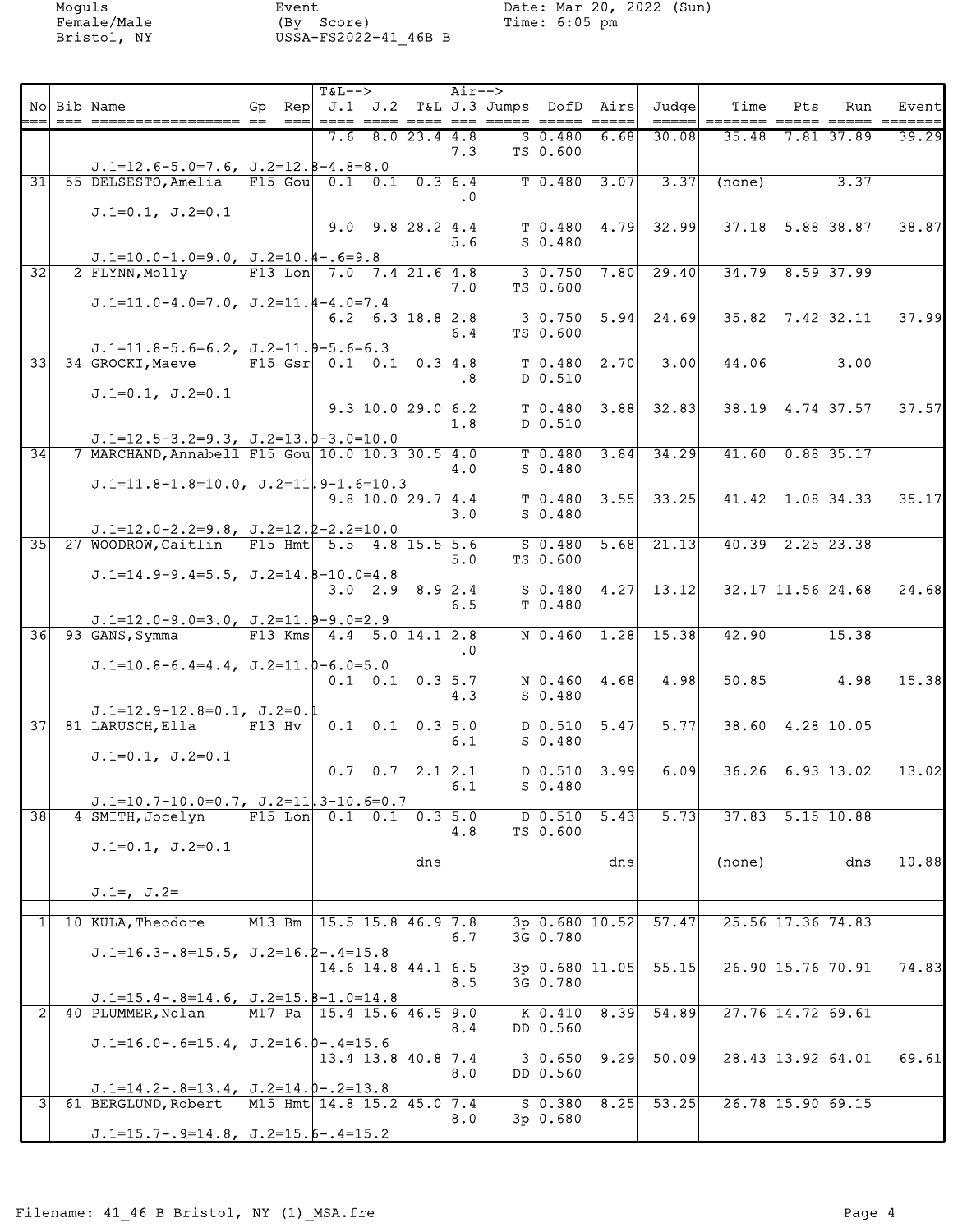|                 | No Bib Name                                                      | Gp Rep $J.1$ J.2 T&L J.3 Jumps DofD Airs<br>$=$ $=$ $=$ $\pm$ | $T&L-->$<br>$====$ |                          |     | Air--><br>$==$ | ===== ===== ===== |            |                             | Judge<br>$=$ $=$ $=$ $=$ $=$ $\vert$ | Time<br>======= =====                        | Ptsl | Run                  | Event<br>===== ====== |
|-----------------|------------------------------------------------------------------|---------------------------------------------------------------|--------------------|--------------------------|-----|----------------|-------------------|------------|-----------------------------|--------------------------------------|----------------------------------------------|------|----------------------|-----------------------|
|                 |                                                                  |                                                               | 7.5                | 6.521.018.0              |     |                |                   | $S$ 0.380  | 4.67                        | 25.67                                |                                              |      | 30.54 11.39 37.06    | 69.15                 |
|                 | $J.1=14.7-7.2=7.5$ , $J.2=14.5-7.8=6.5$                          |                                                               |                    |                          |     | 2.4            |                   | $3p$ 0.680 |                             |                                      |                                              |      |                      |                       |
|                 | 29 EDWARDS, Christoph M13 Hv   14.4 14.0 42.6 6.7                |                                                               |                    |                          |     |                |                   | 30.650     | 8.70                        | 51.30                                |                                              |      | $25.21$ 17.78 69.08  |                       |
|                 | $J.1=15.4-1.0=14.4$ , $J.2=15$ , $4-1.4=14.0$                    |                                                               |                    |                          |     | 6.4            |                   | 3p 0.680   |                             |                                      |                                              |      |                      |                       |
|                 |                                                                  |                                                               |                    |                          | dnf |                |                   |            | dnf                         |                                      | (none)                                       |      | dnf                  | 69.08                 |
|                 | $J.1 =$ , $J.2 =$                                                |                                                               |                    |                          |     |                |                   |            |                             |                                      |                                              |      |                      |                       |
| 5 <sup>1</sup>  | 89 COLETTA, Robert                                               | M13 Kms 15.0 15.2 45.3 7.0                                    |                    |                          |     |                |                   | $T$ 0.380  | 5.61                        | 50.91                                |                                              |      | $27.21$ 15.38 66.29  |                       |
|                 | $J.1=15.5-.5=15.0$ , $J.2=15.6-.4=15.2$                          |                                                               |                    |                          |     | 5.9            |                   | TS 0.500   |                             |                                      |                                              |      |                      |                       |
|                 |                                                                  |                                                               |                    | $14.7$ 15.2 44.8 7.4     |     |                |                   | T 0.380    |                             | $6.81$ 51.66                         |                                              |      | $26.69$ 16.01 67.67  | 67.67                 |
|                 | $J.1=15.0-.3=14.7$ , $J.2=15.5-.4=15.2$                          |                                                               |                    |                          |     | 8.0            |                   | TS 0.500   |                             |                                      |                                              |      |                      |                       |
| 6 <sup>1</sup>  | 25 CANZANO, Gavin                                                | M13 Bm                                                        |                    | $8.4$ $8.8$ $25.8$ $7.0$ |     |                |                   | 30.650     | 8.90                        | 34.70                                |                                              |      | $27.18$ 15.42 50.12  |                       |
|                 | $J.1=13.0-4.6=8.4$ , $J.2=12.9-4.1=8.8$                          |                                                               |                    |                          |     | 6.4            |                   | $3p$ 0.680 |                             |                                      |                                              |      |                      |                       |
|                 |                                                                  |                                                               |                    | $13.0$ 13.8 40.2 6.4     |     |                |                   | 3 0.650    |                             | $9.69$ 49.89                         |                                              |      | 27.65 14.86 64.75    | 64.75                 |
|                 | $J.1=14.4-1.4=13.0$ , $J.2=14$ , $4-.6=13.8$                     |                                                               |                    |                          |     | 7.1            |                   | 3G 0.780   |                             |                                      |                                              |      |                      |                       |
|                 | 43 OWEJAN, Seth                                                  | M13 Bm   14.7 15.2 44.9 7.4                                   |                    |                          |     |                |                   | $S$ 0.380  | 6.41                        | 51.26                                |                                              |      | $29.36$ 12.81 64.07  |                       |
|                 | $J.1=15.9-1.2=14.7$ , $J.2=15$ , $8-.6=15.2$                     |                                                               |                    |                          |     | 7.2            |                   | TS 0.500   |                             |                                      |                                              |      |                      |                       |
|                 |                                                                  |                                                               |                    | $14.1$ 14.4 42.8 7.3     |     |                |                   |            | $T$ 0.380 5.77              | 48.52                                |                                              |      | 29.28 12.90 61.42    | 64.07                 |
|                 | $J.1=15.0-.9=14.1, J.2=15.0-.6=14.4$                             |                                                               |                    |                          |     | 6.0            |                   | TS 0.500   |                             |                                      |                                              |      |                      |                       |
| $\overline{8}$  | 8 CARTER, Max                                                    | M13 Lon 11.7 11.4 34.7 7.1                                    |                    |                          |     |                |                   |            | $\overline{3p}$ 0.680 10.77 | 45.42                                |                                              |      | 28.22 14.17 59.59    |                       |
|                 | $J.1=13.7-2.0=11.7$ , $J.2=14$ , $4-3.0=11.4$                    |                                                               |                    |                          |     | 7.0            |                   | 7 0.850    |                             |                                      |                                              |      |                      |                       |
|                 |                                                                  |                                                               |                    | $11.7$ 11.9 35.4 6.0     |     |                |                   |            | 3p 0.680 10.24              | 45.64                                |                                              |      | 26.13 16.68 62.32    | 62.32                 |
|                 |                                                                  |                                                               |                    |                          |     | 7.0            |                   | 7p 0.880   |                             |                                      |                                              |      |                      |                       |
| ञ               | $J.1=14.5-2.8=11.7$ , $J.2=14$ , $4-2.5=11.9$<br>49 KRAUS, Jack  | M15 Cro 11.8 12.5 36.4 7.1                                    |                    |                          |     |                |                   | 30.650     | 8.96                        | 45.41                                |                                              |      | $27.09$ 15.53 60.94  |                       |
|                 |                                                                  |                                                               |                    |                          |     | 6.4            |                   | 3p 0.680   |                             |                                      |                                              |      |                      |                       |
|                 | $J.1=13.7-1.9=11.8$ , $J.2=13.9-1.4=12.5$                        |                                                               |                    | $0.1$ 0.1 0.3 4.9        |     |                |                   |            | $3 \t0.650 \t3.18$          | 3.48                                 |                                              |      | 25.56 17.36 20.84    | 60.94                 |
|                 |                                                                  |                                                               |                    |                          |     | $\cdot$ 0      |                   |            |                             |                                      |                                              |      |                      |                       |
| 10              | $J.1=0.1, J.2=0.1$<br>68 FITZGERALD, Paul                        | M15 Hun 13.9 14.3 42.3 4.0                                    |                    |                          |     |                |                   | TS 0.500   | 4.62                        | 46.92                                |                                              |      | 28.48 13.86 60.78    |                       |
|                 |                                                                  |                                                               |                    |                          |     | 6.4            |                   | D 0.410    |                             |                                      |                                              |      |                      |                       |
|                 | $J.1=14.3-.4=13.9, J.2=14.5-.2=14.3$                             |                                                               |                    | $12.2$ 12.1 36.4 5.4     |     |                |                   |            |                             | TS $0.500 \quad 4.66$ $41.11$        |                                              |      | 29.49 12.65 53.76    | 60.78                 |
|                 |                                                                  |                                                               |                    |                          |     | 4.8            |                   | D 0.410    |                             |                                      |                                              |      |                      |                       |
| 11              | $J.1=14.0-1.8=12.2$ , $J.2=13$ , $7-1.6=12.1$<br>73 CASTO, Owen  | M17 Hv $ 12.2 12.8 37.5   7.0$                                |                    |                          |     |                |                   | TS 0.500   | 7.77                        | 45.27                                |                                              |      | 29.53 12.60 57.87    |                       |
|                 |                                                                  |                                                               |                    |                          |     | 7.0            |                   | TTS 0.610  |                             |                                      |                                              |      |                      |                       |
|                 | $J.1=12.9-.7=12.2, J.2=13.2-.4=12.8$                             |                                                               |                    | $12.4$ 13.0 38.1 7.4     |     |                |                   |            | $TS$ 0.500 7.97             | 46.07                                |                                              |      | 27.79 14.69 60.76    | 60.76                 |
|                 |                                                                  |                                                               |                    |                          |     | 7.0            |                   | TTS 0.610  |                             |                                      |                                              |      |                      |                       |
| $\overline{12}$ | $J.1=13.5-1.1=12.4$ , $J.2=14$ , $0-1.0=13.0$<br>46 CONLEY, Owen | M17 Buf 7.7 8.2 23.9 6.5                                      |                    |                          |     |                |                   | TS 0.500   | 7.25                        | 31.10                                |                                              |      | $33.90$ $7.37$ 38.47 |                       |
|                 |                                                                  |                                                               |                    |                          |     | 8.0            |                   | TT 0.500   |                             |                                      |                                              |      |                      |                       |
|                 | $J.1=14.6-6.9=7.7$ , $J.2=14.8-6.6=8.2$                          |                                                               |                    | $12.6$ 12.6 37.8 6.4     |     |                |                   |            |                             | TS $0.500$ 6.70 44.50                |                                              |      | 27.11 15.50 60.00    | 60.00L                |
|                 |                                                                  |                                                               |                    |                          |     | 7.0            |                   | TT 0.500   |                             |                                      |                                              |      |                      |                       |
| $\overline{13}$ | $J.1=14.0-1.4=12.6$ , $J.2=13$ , $4-.8=12.6$<br>5 KEVE, Tyler    | M13 Wva 13.1 13.4 39.8 5.0                                    |                    |                          |     |                |                   | 30.650     | 6.45                        | 46.20                                |                                              |      | 28.76 13.53 59.73    |                       |
|                 |                                                                  |                                                               |                    |                          |     | 6.4            |                   | TS 0.500   |                             |                                      |                                              |      |                      |                       |
|                 | $J.1=14.1-1.0=13.1$ , $J.2=14$ , $4-1.0=13.4$                    |                                                               |                    | 1.4 1.9 5.0 2.0          |     |                |                   |            | $3 \t0.650 \t4.65$          | 9.60                                 | 51.94                                        |      | 9.60                 | 59.73                 |
|                 |                                                                  |                                                               |                    |                          |     | 6.7            |                   | TS 0.500   |                             |                                      |                                              |      |                      |                       |
| 14              | $J.1=11.0-9.6=1.4$ , $J.2=11.5-9.6=1.9$<br>20 PIRAIN, Reese      | M15 Pa   13.5 13.6 40.7 5.6                                   |                    |                          |     |                |                   |            | $K$ 0.410 5.48              | 46.13                                |                                              |      | 29.52 12.62 58.75    |                       |
|                 |                                                                  |                                                               |                    |                          |     | 7.8            |                   | X 0.410    |                             |                                      |                                              |      |                      |                       |
|                 | $J.1=14.0-.5=13.5, J.2=14.0-.4=13.6$                             |                                                               |                    | $13.5$ 14.0 41.3 6.0     |     |                |                   |            |                             |                                      | K $0.410$ 5.65 46.90 29.40 12.76 59.66 59.66 |      |                      |                       |
|                 |                                                                  |                                                               |                    |                          |     |                |                   |            |                             |                                      |                                              |      |                      |                       |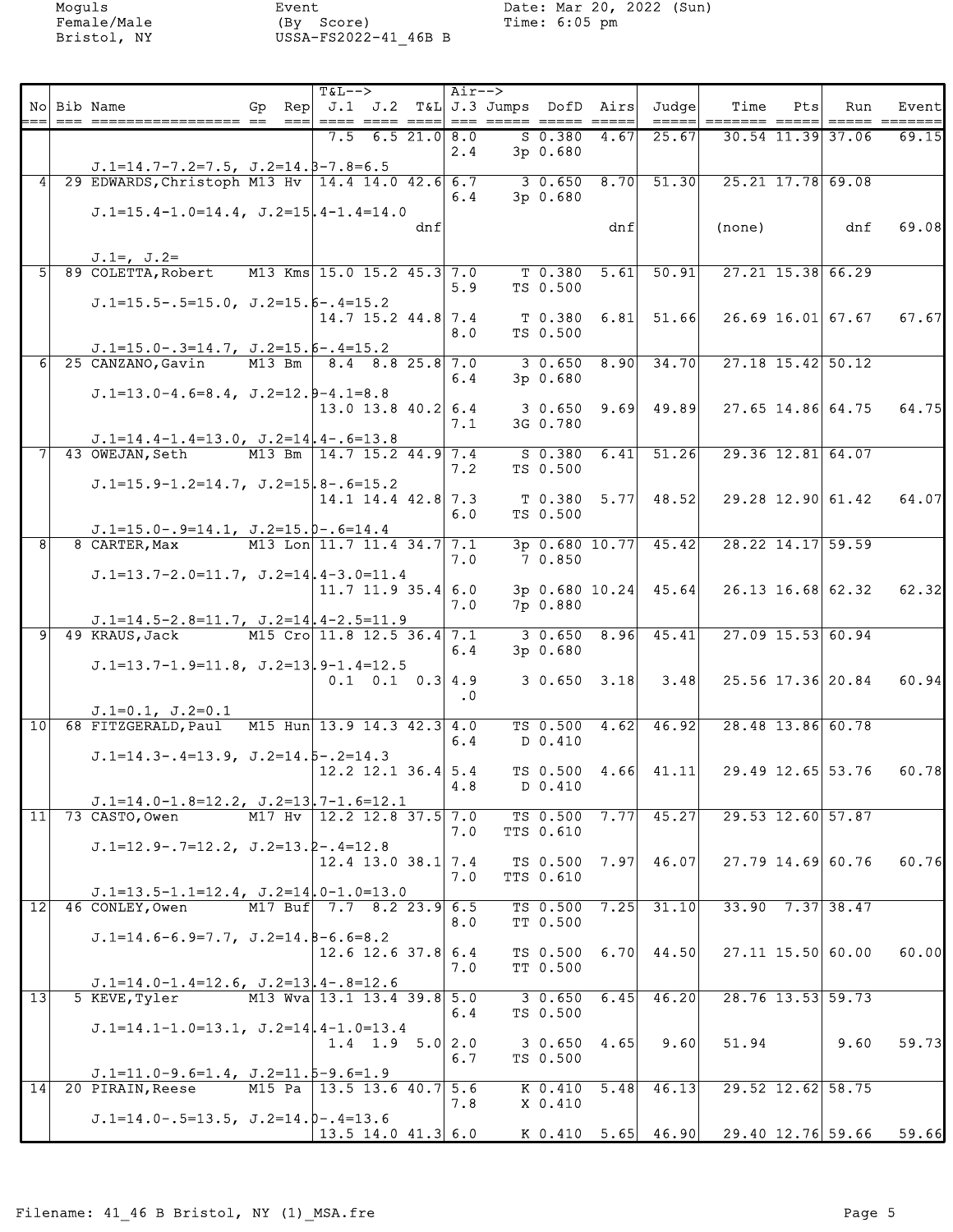|    | No Bib Name         |                                                                                             | Gp Rep $J.1$ J.2 T&L J.3 Jumps DofD Airs Judge | $T&L--$ |                                      | Air-->    |           |                    |                            | Time                                           | Pts | Run<br>$=$ ==== $=$ ===== | Eventl |
|----|---------------------|---------------------------------------------------------------------------------------------|------------------------------------------------|---------|--------------------------------------|-----------|-----------|--------------------|----------------------------|------------------------------------------------|-----|---------------------------|--------|
|    |                     | $J.1=14.3-.8=13.5$ , $J.2=14.6-.6=14.0$                                                     |                                                |         |                                      | 7.8       | $X$ 0.410 |                    |                            |                                                |     |                           |        |
|    |                     | 15 17 BARNES, Dylan                                                                         | M13 Wva 13.5 13.6 40.7 6.8                     |         |                                      |           | $T$ 0.380 | 6.29               | 46.94                      |                                                |     | $31.50$ $10.24$ $57.18$   |        |
|    |                     |                                                                                             |                                                |         |                                      | 7.0       | $G_0.530$ |                    |                            |                                                |     |                           |        |
|    |                     | $J.1=14.5-1.0=13.5$ , $J.2=14$ , $6-1.0=13.6$                                               |                                                |         |                                      |           |           |                    |                            |                                                |     |                           |        |
|    |                     |                                                                                             |                                                |         | $13.3$ 13.4 40.0 7.8                 | 7.1       | TS 0.500  |                    | G 0.530 7.68 47.73         |                                                |     | 30.10 11.92 59.65         | 59.65  |
|    |                     | $J.1=14.0-.7=13.3, J.2=14.2-.8=13.4$                                                        |                                                |         |                                      |           |           |                    |                            |                                                |     |                           |        |
|    | 16 119 LUND, Tucker |                                                                                             | M15 Cro 13.0 13.4 39.6 7.0                     |         |                                      |           |           |                    | $TS$ 0.500 5.94 45.54      |                                                |     | 28.43 13.92 59.46         |        |
|    |                     |                                                                                             |                                                |         |                                      | 4.0       | TTT 0.610 |                    |                            |                                                |     |                           |        |
|    |                     | $J.1=14.0-1.0=13.0$ , $J.2=14$ , $4-1.0=13.4$                                               |                                                |         | $10.8$ 11.3 33.2 6.5                 |           |           |                    | TS $0.500$ $3.25$ $36.40$  | 29.29 12.89 49.29                              |     |                           | 59.46  |
|    |                     |                                                                                             |                                                |         |                                      | $\cdot$ 0 |           |                    |                            |                                                |     |                           |        |
|    |                     | $J.1=14.0-3.2=10.8$ , $J.2=14.3-3.0=11.3$                                                   |                                                |         |                                      |           |           |                    |                            |                                                |     |                           |        |
| 17 |                     | 50 HANSEN, Logan                                                                            | M13 Cro 13.0 13.6 39.9 6.4                     |         |                                      | 7.7       | TT 0.500  |                    | TTS $0.610$ 7.75 47.65     |                                                |     | $30.35$ 11.62 59.27       |        |
|    |                     | $J.1=14.4-1.4=13.0$ , $J.2=14$ , $6-1.0=13.6$                                               |                                                |         |                                      |           |           |                    |                            |                                                |     |                           |        |
|    |                     |                                                                                             |                                                |         | $8.0 \quad 8.6 \quad 24.9 \quad 5.7$ |           |           |                    |                            | TTS $0.610 \quad 6.52$ 31.42 30.24 11.75 43.17 |     |                           | 59.27  |
|    |                     |                                                                                             |                                                |         |                                      | 5.0       | TTT 0.610 |                    |                            |                                                |     |                           |        |
|    |                     | $J.1=14.0-6.0=8.0$ , $J.2=14.0-5.4=8.6$<br>18 32 TRINWARD, Felix M13 Cva 13.0 13.1 39.2 6.3 |                                                |         |                                      |           |           |                    | $TS$ 0.500 7.57 46.72      |                                                |     | 29.67 12.44 59.16         |        |
|    |                     |                                                                                             |                                                |         |                                      | 6.8       | 3 0.650   |                    |                            |                                                |     |                           |        |
|    |                     | $J.1=14.2-1.2=13.0$ , $J.2=13,9-.8=13.1$                                                    |                                                |         |                                      |           |           |                    |                            |                                                |     |                           |        |
|    |                     |                                                                                             |                                                |         | $10.0$ 10.4 30.6 5.7                 | 6.7       | 3p 0.680  |                    | $3 \t0.650 \t8.25$ 38.85   | 27.18 15.42 54.27                              |     |                           | 59.16  |
|    |                     | $J.1=12.2-2.2=10.0$ , $J.2=12.0-1.6=10.4$                                                   |                                                |         |                                      |           |           |                    |                            |                                                |     |                           |        |
|    |                     | 19 108 HASHEM, Joseph                                                                       | M15 Str 11.3 11.8 34.7 5.7                     |         |                                      |           |           |                    | $S$ 0.380 4.02 38.67       |                                                |     | 29.41 12.75 51.42         |        |
|    |                     |                                                                                             |                                                |         |                                      | 4.9       | T 0.380   |                    |                            |                                                |     |                           |        |
|    |                     | $J.1=13.5-2.2=11.3$ , $J.2=13.8-2.0=11.8$                                                   |                                                |         | $12.7$ 13.2 38.9 7.6                 |           |           |                    | $S$ 0.380 6.08 44.93       | 28.20 14.20 59.13                              |     |                           | 59.13  |
|    |                     |                                                                                             |                                                |         |                                      | 6.4       | TS 0.500  |                    |                            |                                                |     |                           |        |
|    |                     | $J.1=14.3-1.6=12.7$ , $J.2=14.4-1.2=13.2$                                                   |                                                |         |                                      |           |           |                    |                            |                                                |     |                           |        |
|    |                     | 20 75 JACKS, Spencer                                                                        | M15 Hv 12.9 13.8 40.0 6.5                      |         |                                      | 6.2       |           |                    | $S$ 0.380 6.50 46.55       |                                                |     | 29.63 12.48 59.03         |        |
|    |                     | $J.1=14.0-1.1=12.9$ , $J.2=14$ , $6-.8=13.8$                                                |                                                |         |                                      |           | 30.650    |                    |                            |                                                |     |                           |        |
|    |                     |                                                                                             |                                                |         | $12.7$ 13.6 39.5 6.2                 |           |           |                    | $S$ 0.380 6.25 45.70       | 29.70 12.40 58.10                              |     |                           | 59.03  |
|    |                     |                                                                                             |                                                |         |                                      | 6.0       | 30.650    |                    |                            |                                                |     |                           |        |
|    | 21 106 AHERN, John  | $J.1=13.9-1.2=12.7$ , $J.2=14$ , $6-1.0=13.6$                                               | M15 Str 13.1 13.1 39.3 7.4                     |         |                                      |           |           |                    | $TS$ 0.500 6.85 46.15      |                                                |     | 30.30 11.68 57.83         |        |
|    |                     |                                                                                             |                                                |         |                                      | 6.3       | TT 0.500  |                    |                            |                                                |     |                           |        |
|    |                     | $J.1=14.2-1.1=13.1$ , $J.2=14.3-1.2=13.1$                                                   |                                                |         |                                      |           |           |                    |                            |                                                |     |                           |        |
|    |                     |                                                                                             |                                                |         | $13.8$ 13.0 40.2 5.7                 | 4.9       | TT 0.500  |                    | $TS$ 0.500 5.30 45.50      | 29.18 13.02 58.52                              |     |                           | 58.52  |
|    |                     | $J.1=14.8-1.0=13.8$ , $J.2=14$ , $0-1.0=13.0$                                               |                                                |         |                                      |           |           |                    |                            |                                                |     |                           |        |
| 22 |                     | 36 CHESS, Greyson                                                                           | M13 Hv $ 10.8 11.2 33.0  6.4$                  |         |                                      |           |           | $3 \t0.650 \t8.24$ | 41.24                      |                                                |     | 26.63 16.08 57.32         |        |
|    |                     |                                                                                             |                                                |         |                                      | 6.0       | 3p 0.680  |                    |                            |                                                |     |                           |        |
|    |                     | $J.1=13.6-2.8=10.8$ , $J.2=13.8-2.6=11.2$                                                   |                                                |         | $11.6$ 12.2 35.7 6.1                 |           |           |                    | $3 \t0.650 \t7.63 \t43.33$ |                                                |     | 27.70 14.80 58.13         | 58.13  |
|    |                     |                                                                                             |                                                |         |                                      | 5.4       | 3p 0.680  |                    |                            |                                                |     |                           |        |
|    |                     | $J.1=13.6-2.0=11.6$ , $J.2=13$ , $8-1.6=12.2$                                               |                                                |         |                                      |           |           |                    |                            |                                                |     |                           |        |
| 23 |                     | 38 EGGAR, Alexander                                                                         | M15 Bm                                         |         | $4.9$ $4.6$ $14.3$ 6.0               | $\cdot$ 0 |           |                    | $S$ 0.380 2.28 16.53       |                                                |     | $35.68$ $5.23$ 21.76      |        |
|    |                     | $J.1=13.5-8.6=4.9$ , $J.2=13.4-8.8=4.6$                                                     |                                                |         |                                      |           |           |                    |                            |                                                |     |                           |        |
|    |                     |                                                                                             |                                                |         | $12.8$ 13.4 39.3 7.4                 |           |           |                    | $S$ 0.380 6.31 45.61       |                                                |     | $29.67$ 12.44 58.05       | 58.05  |
|    |                     |                                                                                             |                                                |         |                                      | 7.0       | TS 0.500  |                    |                            |                                                |     |                           |        |
| 24 | 58 MATSON, Jack     | $J.1=13.4-.6=12.8$ , $J.2=14.4-1.0=13.4$                                                    | M15 Gou 12.6 13.2 38.7 6.5                     |         |                                      |           |           |                    | TS $0.500$ $8.25$ $46.95$  |                                                |     | 30.89 10.97 57.92         |        |
|    |                     |                                                                                             |                                                |         |                                      | 7.7       | 30.650    |                    |                            |                                                |     |                           |        |
|    |                     | $J.1=14.0-1.4=12.6$ , $J.2=14$ , $0-.8=13.2$                                                |                                                |         |                                      |           |           |                    |                            |                                                |     |                           |        |
|    |                     |                                                                                             |                                                |         | 6.5 7.5 21.0 6.3                     | 6.9       | 30.650    |                    | TS $0.500$ 7.63 28.63      |                                                |     | $32.46$ 9.09 37.72        | 57.92  |
|    |                     | $J.1=14.0-7.5=6.5$ , $J.2=13.9-6.4=7.5$                                                     |                                                |         |                                      |           |           |                    |                            |                                                |     |                           |        |
| 25 |                     | 31 KANDO, Michael                                                                           | M13 Hun 13.1 12.8 38.8 7.0                     |         |                                      |           | $S$ 0.380 | 6.18               | 45.03                      |                                                |     | 29.42 12.74 57.77         |        |
|    |                     |                                                                                             |                                                |         |                                      | 6.3       | DD 0.560  |                    |                            |                                                |     |                           |        |
|    |                     | $J.1=14.2-1.1=13.1$ , $J.2=14$ , $0-1.2=12.8$                                               |                                                |         | $12.5$ 13.2 38.6 7.0                 |           |           |                    | $S$ 0.380 5.36 43.91       |                                                |     | $30.12$ 11.90 55.81       | 57.77  |
|    |                     |                                                                                             |                                                |         |                                      | 6.6       | D 0.410   |                    |                            |                                                |     |                           |        |
|    |                     |                                                                                             |                                                |         |                                      |           |           |                    |                            |                                                |     |                           |        |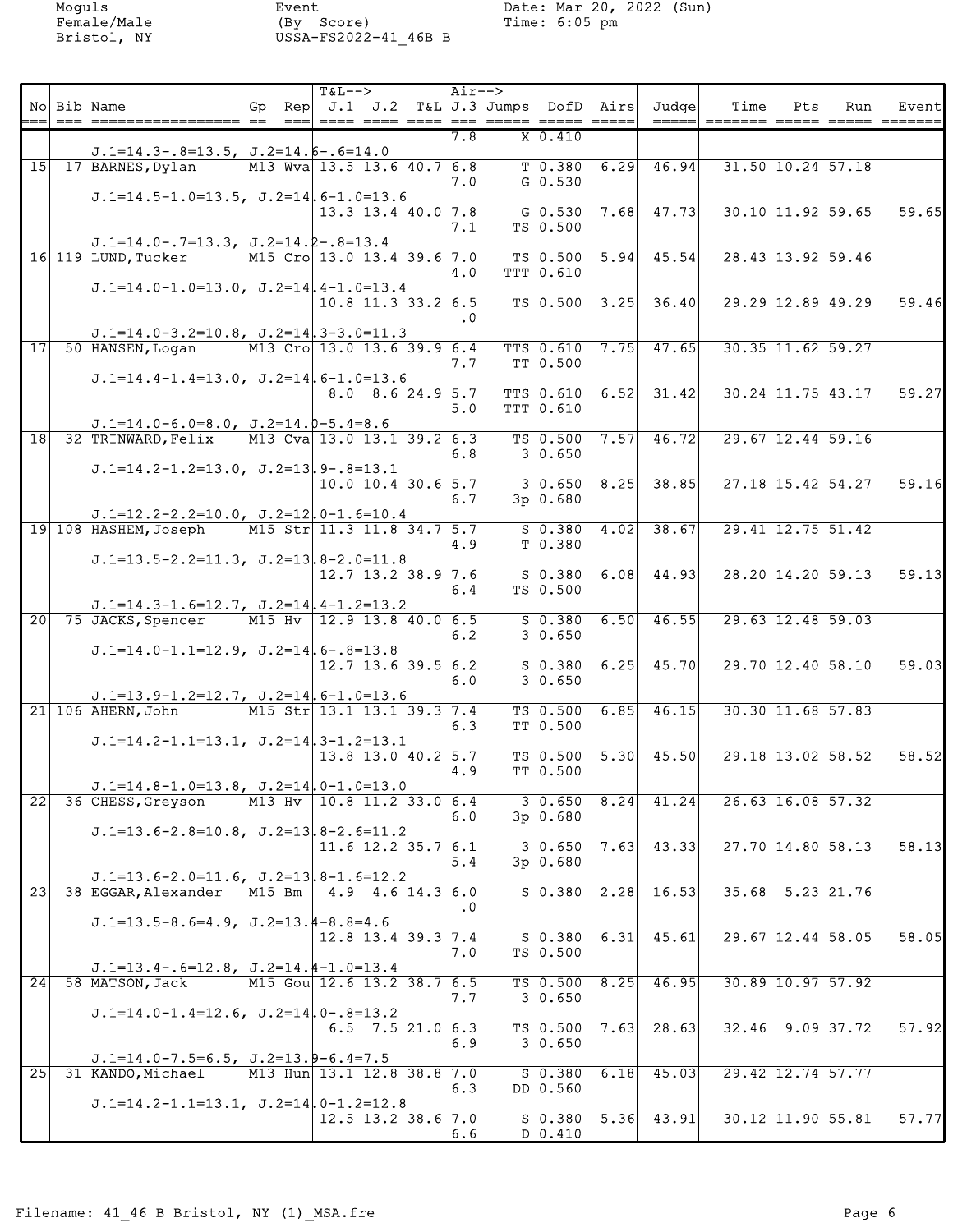|                 | No Bib Name                                                                                   | Gp Rep $J.1$ J.2 T&L J.3 Jumps DofD Airs Judge                  | $T&L--$ |                                    | Air-->    |                    |                           | Time                                         | Pts                      | Run                                                                                    | Eventl                                              |
|-----------------|-----------------------------------------------------------------------------------------------|-----------------------------------------------------------------|---------|------------------------------------|-----------|--------------------|---------------------------|----------------------------------------------|--------------------------|----------------------------------------------------------------------------------------|-----------------------------------------------------|
|                 | ---- ------------------ -- --  ---- ---- ----  --- ----- ---- ---- ----                       |                                                                 |         |                                    |           |                    |                           | ______ _______________                       |                          | $\begin{tabular}{ll} \bf -= & \bf -= & \bf -= & \bf -= & \bf -= & \bf - \end{tabular}$ |                                                     |
|                 | $J.1=13.5-1.0=12.5$ , $J.2=13.8-.6=13.2$<br>26 24 COPELAND, Russell M13 Bm 11.7 12.3 36.0 6.0 |                                                                 |         |                                    |           |                    | $30.650$ $7.98$ $43.98$   |                                              | 28.58 13.74 57.72        |                                                                                        |                                                     |
|                 |                                                                                               |                                                                 |         |                                    | 6.0       | 3p 0.680           |                           |                                              |                          |                                                                                        |                                                     |
|                 | $J.1=13.7-2.0=11.7$ , $J.2=13.3-1.0=12.3$                                                     |                                                                 |         | $1.4$ 2.3 5.6 6.8                  |           |                    |                           |                                              |                          |                                                                                        | $3\,0.650\,7.61\,13.16\,30.32\,11.66\,24.82\,57.72$ |
|                 |                                                                                               |                                                                 |         |                                    | 4.7       | $3p$ 0.680         |                           |                                              |                          |                                                                                        |                                                     |
| $\overline{27}$ | $J.1=12.9-11.5=1.4$ , $J.2=13.8-11.5=2.3$<br>37 DOYLE, Zachary                                | $M15$ Bm $8.5$ 8.4 25.3 3.8                                     |         |                                    |           | 30.650             | $5.17$ 30.52              | 42.11                                        |                          | 30.52                                                                                  |                                                     |
|                 |                                                                                               |                                                                 |         |                                    | 5.4       | TS 0.500           |                           |                                              |                          |                                                                                        |                                                     |
|                 | $J.1=14.5-6.0=8.5$ , $J.2=14.8-6.4=8.4$                                                       |                                                                 |         | 11.6 12.4 36.0 7.4                 |           |                    |                           | $3\,0.650\,8.56\,44.56\,29.46\,12.69\,57.25$ |                          |                                                                                        |                                                     |
|                 |                                                                                               |                                                                 |         |                                    | 7.5       | TS 0.500           |                           |                                              |                          |                                                                                        | 57.25                                               |
|                 | $J.1=15.4-3.8=11.6$ , $J.2=15$ , $6-3.2=12.4$                                                 |                                                                 |         |                                    |           |                    |                           |                                              |                          |                                                                                        |                                                     |
|                 | 28 102 MARTELL, Gabriel M13 Msn 12.5 13.0 38.3 7.3                                            |                                                                 |         |                                    |           | $S$ 0.380 5.23     | 43.48                     |                                              | $28.65$ 13.66 57.14      |                                                                                        |                                                     |
|                 | $J.1=13.8-1.3=12.5$ , $J.2=13.8-.8=13.0$                                                      |                                                                 |         |                                    | 6.0       | K 0.410            |                           |                                              |                          |                                                                                        |                                                     |
|                 |                                                                                               |                                                                 |         | $2.3$ 1.8 6.2 7.5                  |           |                    |                           | $S$ 0.380 3.21 9.36 33.06 8.37 17.73         |                          |                                                                                        | 57.14                                               |
|                 |                                                                                               |                                                                 |         |                                    | 1.0       | N 0.360            |                           |                                              |                          |                                                                                        |                                                     |
|                 | $J.1=12.9-10.6=2.3$ , $J.2=13.0-11.2=1.8$<br>29 39 BOLDT, Luke                                | M13 Bm 11.6 12.6 36.3 7.5                                       |         |                                    |           |                    | $S$ 0.380 6.75 43.05      |                                              | $31.58$ $10.15$ $53.20$  |                                                                                        |                                                     |
|                 |                                                                                               |                                                                 |         |                                    | 6.0       | 30.650             |                           |                                              |                          |                                                                                        |                                                     |
|                 | $J.1=13.2-1.6=11.6$ , $J.2=13.6-1.0=12.6$                                                     |                                                                 |         | $12.4$ 13.1 38.3 8.0               |           |                    | $S$ 0.380 7.65 45.90      | $30.80$ $11.08$ $56.98$                      |                          |                                                                                        | 56.98                                               |
|                 |                                                                                               |                                                                 |         |                                    | 7.1       | 30.650             |                           |                                              |                          |                                                                                        |                                                     |
|                 | $J.1=13.7-1.3=12.4$ , $J.2=13$ , $9-.8=13.1$                                                  |                                                                 |         |                                    |           |                    |                           |                                              |                          |                                                                                        |                                                     |
|                 | 30 92 GALLAZZINI, Leo M13 Kms 5.6 6.7 18.5 6.8                                                |                                                                 |         |                                    | 7.0       | K 0.410            | $T$ 0.380 5.45 23.90      |                                              | $33.95$ $7.31$ $31.21$   |                                                                                        |                                                     |
|                 | $J.1=14.0-8.4=5.6$ , $J.2=14.5-7.6=6.7$                                                       |                                                                 |         |                                    |           |                    |                           |                                              |                          |                                                                                        |                                                     |
|                 |                                                                                               |                                                                 |         | $13.4$ 14.2 41.4 7.0               |           |                    | $T$ 0.380 5.03 46.43      | 31.27 10.52 56.95                            |                          |                                                                                        | 56.95                                               |
|                 | $J.1=14.8-1.4=13.4$ , $J.2=14$ , $6-.4=14.2$                                                  |                                                                 |         |                                    | 5.8       | K 0.410            |                           |                                              |                          |                                                                                        |                                                     |
| $\overline{31}$ | 65 SMITH, Liam                                                                                | M13 Hmt 12.2 12.0 36.3 7.3                                      |         |                                    |           | $T$ 0.380 6.27     | 42.57                     |                                              | 28.35 14.02 56.59        |                                                                                        |                                                     |
|                 |                                                                                               |                                                                 |         |                                    | 7.0       | TS 0.500           |                           |                                              |                          |                                                                                        |                                                     |
|                 | $J.1=13.2-1.0=12.2$ , $J.2=13$ , $0-1.0=12.0$                                                 |                                                                 |         | $0.1 \quad 0.1 \quad 0.3 \mid 1.0$ |           | $3 \t0.650 \t0.65$ | 0.95                      | (none)                                       |                          | 0.95                                                                                   | 56.59                                               |
|                 |                                                                                               |                                                                 |         |                                    | $\cdot$ 0 |                    |                           |                                              |                          |                                                                                        |                                                     |
|                 | $J.1=0.1, J.2=0.1$                                                                            |                                                                 |         |                                    |           |                    |                           |                                              |                          |                                                                                        |                                                     |
|                 | $32$ 33 AOKI, Kai                                                                             | M13 Hun 5.0 4.9 14.9 5.8                                        |         |                                    | 2.4       | D 0.410            | $S$ 0.380 3.18 18.03      | 58.59                                        |                          | 18.03                                                                                  |                                                     |
|                 | $J.D.=12.0-7.0=5.0, J.Z.=12.8-7.4=4.9$                                                        |                                                                 |         |                                    |           |                    |                           |                                              |                          |                                                                                        |                                                     |
|                 |                                                                                               |                                                                 |         | 13.0 13.1 39.2 7.2                 |           |                    | $S$ 0.380 4.94 44.09      |                                              |                          | 29.74 12.35 56.44                                                                      | 56.44                                               |
|                 | $J.1=14.0-1.0=13.0$ , $J.2=13.9-.8=13.1$                                                      |                                                                 |         |                                    | 5.4       | D 0.410            |                           |                                              |                          |                                                                                        |                                                     |
|                 | 33 19 HENSON, Jackson                                                                         | M15 Cro 11.9 12.4 36.5 4.4 3 0.650 6.19 42.64 28.93 13.32 55.96 |         |                                    |           |                    |                           |                                              |                          |                                                                                        |                                                     |
|                 |                                                                                               |                                                                 |         |                                    | 4.9       | 3p 0.680           |                           |                                              |                          |                                                                                        |                                                     |
|                 | $J.1=13.5-1.6=11.9$ , $J.2=13.8-1.4=12.4$                                                     |                                                                 |         | 1.4 1.6 $4.5$ 3.0                  |           | TT $0.500$ 3.94    | 8.44                      |                                              | $36.49$ $4.26$ 12.70     |                                                                                        | 55.96                                               |
|                 |                                                                                               |                                                                 |         |                                    | 6.8       | N 0.360            |                           |                                              |                          |                                                                                        |                                                     |
| 34              | $J.1=13.0-11.6=1.4$ , $J.2=13$ , $6-12.0=1.6$                                                 | M13 Lon 13.0 12.8 38.7 6.1                                      |         |                                    |           | $S$ 0.380          | $6.66$ 45.36              |                                              | $31.30$ $10.48$ 55.84    |                                                                                        |                                                     |
|                 | 6 COTE, Asher                                                                                 |                                                                 |         |                                    | 6.7       | 30.650             |                           |                                              |                          |                                                                                        |                                                     |
|                 | $J.1=14.2-1.2=13.0$ , $J.2=13$ , $8-1.0=12.8$                                                 |                                                                 |         |                                    |           |                    |                           |                                              |                          |                                                                                        |                                                     |
|                 |                                                                                               |                                                                 |         | 3.0 3.8 10.2 7.0                   | 6.0       | TT 0.500           | $S$ 0.380 5.66 15.86      |                                              | $35.00 \quad 6.05$ 21.91 |                                                                                        | 55.84                                               |
|                 | $J.1=14.2-11.2=3.0$ , $J.2=14$ , $4-10.6=3.8$                                                 |                                                                 |         |                                    |           |                    |                           |                                              |                          |                                                                                        |                                                     |
| 35              | 67 D'AMICO,Nikola                                                                             | M15 Hun 6.0 5.5 17.3 6.5                                        |         |                                    |           |                    | TS $0.500$ $5.79$ $23.04$ | 49.76                                        |                          | 23.04                                                                                  |                                                     |
|                 | $J.D.=12.0-6.0=6.0, J.D.=12.8-6.8=5.5$                                                        |                                                                 |         |                                    | 6.7       | T 0.380            |                           |                                              |                          |                                                                                        |                                                     |
|                 |                                                                                               |                                                                 |         | $11.5$ 12.4 35.8 7.5               |           |                    | $T$ 0.380 6.05 41.90      |                                              | 28.43 13.92 55.82        |                                                                                        | 55.82                                               |
|                 |                                                                                               |                                                                 |         |                                    | 6.4       | TS 0.500           |                           |                                              |                          |                                                                                        |                                                     |
| - 361           | $J.1=13.5-2.0=11.5$ , $J.2=13.8-1.4=12.4$<br>54 WEISS, Read                                   | M13 Cva 7.4 7.0 21.6 2.8                                        |         |                                    |           |                    | $T$ 0.380 3.92 25.52      |                                              | $33.00$ $8.44$ 33.96     |                                                                                        |                                                     |
|                 |                                                                                               |                                                                 |         |                                    | 4.4       | 30.650             |                           |                                              |                          |                                                                                        |                                                     |
|                 | $J.1=14.6-7.2=7.4$ , $J.2=14.4-7.4=7.0$                                                       |                                                                 |         |                                    |           |                    |                           |                                              |                          |                                                                                        | 55.69                                               |
|                 |                                                                                               |                                                                 |         | $13.0$ 13.4 39.6 6.3               | 5.7       | 30.650             | $T$ 0.380 6.09 45.69      |                                              | 31.70 10.00 55.69        |                                                                                        |                                                     |
|                 | $J.1=14.0-1.0=13.0$ , $J.2=14$ , $4-1.0=13.4$                                                 |                                                                 |         |                                    |           |                    |                           |                                              |                          |                                                                                        |                                                     |
|                 |                                                                                               |                                                                 |         |                                    |           |                    |                           |                                              |                          |                                                                                        |                                                     |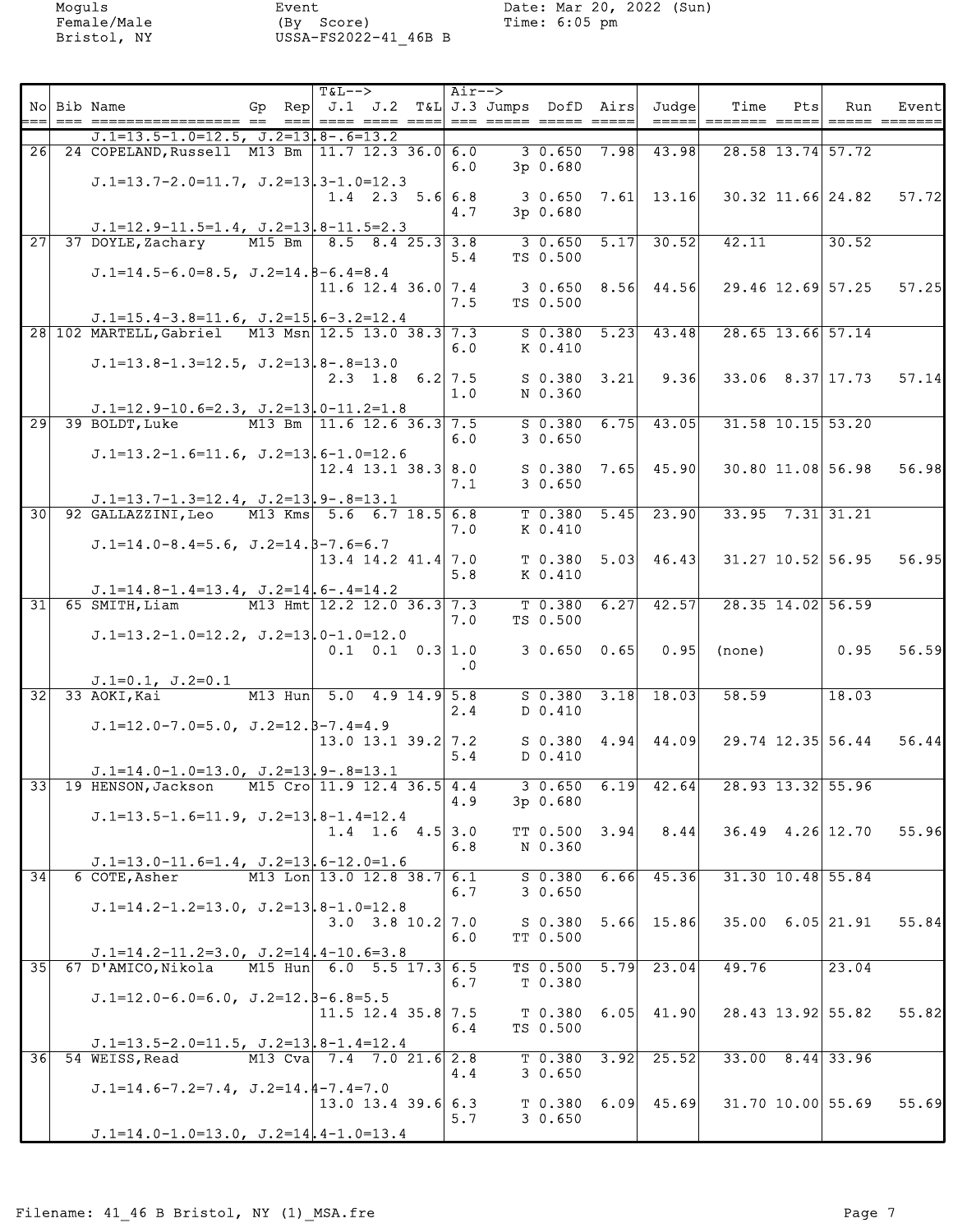| ===             | No Bib Name                                                                                      | Gp Rep $J.1$ J.2 T&L J.3 Jumps DofD Airs<br>$==$ | $T&L--$ | ==== ==== ====                       |     | Air-->    |                    |      | Judge <br>$=$ $=$ $=$ $=$ $\pm$ | Time<br>$=$ ====== ===== | Pts | Run                    | Eventl |
|-----------------|--------------------------------------------------------------------------------------------------|--------------------------------------------------|---------|--------------------------------------|-----|-----------|--------------------|------|---------------------------------|--------------------------|-----|------------------------|--------|
| 371             | 41 MCCALIP, Chance                                                                               | M13 Pa   11.5 12.4 35.8 7.4                      |         |                                      |     |           | $T$ 0.380          | 6.81 | 42.66                           |                          |     | 29.45 12.70 55.36      |        |
|                 |                                                                                                  |                                                  |         |                                      |     | 8.0       | TS 0.500           |      |                                 |                          |     |                        |        |
|                 | $J.1=12.8-1.3=11.5$ , $J.2=13$ , $0-.6=12.4$                                                     |                                                  |         | $11.6$ 12.1 35.6 9.0                 |     |           | $T$ 0.380 5.92     |      | 41.47                           |                          |     | 29.01 13.23 54.70      | 55.36  |
|                 |                                                                                                  |                                                  |         |                                      |     | 5.0       | TS 0.500           |      |                                 |                          |     |                        |        |
| $\overline{38}$ | $J.1=12.8-1.2=11.6$ , $J.2=12$ , $9-.8=12.1$<br>90 COVELL, Evan Covel M13 Kms 12.3 12.0 36.4 8.0 |                                                  |         |                                      |     |           | $T$ 0.380          |      | $6.49$ $42.94$                  |                          |     | 29.73 12.36 55.30      |        |
|                 |                                                                                                  |                                                  |         |                                      |     | 6.9       | TS 0.500           |      |                                 |                          |     |                        |        |
|                 | $J.1=14.1-1.8=12.3$ , $J.2=13.8-1.8=12.0$                                                        |                                                  |         | $9.4$ 10.0 29.1 7.2                  |     |           |                    |      | $T$ 0.380 5.73 34.83            |                          |     | 30.81 11.07 45.90      | 55.30  |
|                 |                                                                                                  |                                                  |         |                                      |     | 6.0       | TS 0.500           |      |                                 |                          |     |                        |        |
| $\overline{39}$ | $J.1=13.0-3.6=9.4$ , $J.2=12.8-2.8=10.0$<br>47 WOLLEN, Trevor                                    | M17 Buf 11.7 12.1 35.7 6.2                       |         |                                      |     |           | $T$ 0.380          | 5.50 | 41.20                           |                          |     | 29.01 13.23 54.43      |        |
|                 |                                                                                                  |                                                  |         |                                      |     | 6.3       | TS 0.500           |      |                                 |                          |     |                        |        |
|                 | $J.1=13.5-1.8=11.7$ , $J.2=13$ , $5-1.4=12.1$                                                    |                                                  |         |                                      | dnf |           |                    | dnf  |                                 | (none)                   |     | dnf                    | 54.43  |
|                 |                                                                                                  |                                                  |         |                                      |     |           |                    |      |                                 |                          |     |                        |        |
| 40              | $J.1=$ , $J.2=$<br>63 KANE, J.P.                                                                 | M13 Hmt 10.9 11.5 33.6 6.0                       |         |                                      |     |           | $S$ 0.380          |      | $6.89$ 40.49                    |                          |     | 29.81 12.27 52.76      |        |
|                 |                                                                                                  |                                                  |         |                                      |     | 7.1       | 30.650             |      |                                 |                          |     |                        |        |
|                 | $J.1=14.6-3.7=10.9$ , $J.2=14$ , $7-3.2=11.5$                                                    |                                                  |         | $7.4$ $7.6$ 22.5 7.3                 |     |           |                    |      | $S$ 0.380 7.32 29.82            |                          |     | $34.31$ 6.87 36.69     | 52.76  |
|                 |                                                                                                  |                                                  |         |                                      |     | 7.0       | 30.650             |      |                                 |                          |     |                        |        |
| 41              | $J.1=14.0-6.6=7.4$ , $J.2=14.4-6.8=7.6$<br>48 FEENEY, Winston                                    | M15 Cro 6.5 5.6 18.1 6.0                         |         |                                      |     |           | $D$ 0.410          |      | $4.96$ 23.11                    |                          |     | $31.67$ 10.04 33.15    |        |
|                 |                                                                                                  |                                                  |         |                                      |     | 5.0       | TS 0.500           |      |                                 |                          |     |                        |        |
|                 | $J.1=13.0-6.5=6.5$ , $J.2=12.5-6.9=5.6$                                                          |                                                  |         | $11.4$ 11.3 34.0 5.7                 |     |           |                    |      | $D$ 0.410 5.33 39.38            |                          |     | $29.66$ 12.45 51.83    | 51.83  |
|                 |                                                                                                  |                                                  |         |                                      |     | 6.0       | TS 0.500           |      |                                 |                          |     |                        |        |
|                 | $J.1=13.0-1.6=11.4$ , $J.2=13.1-1.8=11.3$<br>42 105 MAXWELL, William M15 Str 12.1 12.5 36.9 5.5  |                                                  |         |                                      |     |           |                    |      | $T$ 0.380 5.16 42.06            |                          |     | $32.80$ 8.68 50.74     |        |
|                 |                                                                                                  |                                                  |         |                                      |     | 8.1       | S 0.380            |      |                                 |                          |     |                        |        |
|                 | $J.1=13.3-1.2=12.1$ , $J.2=13.5-1.0=12.5$                                                        |                                                  |         | $5.6 \t6.2 \t17.7 \t5.4$             |     |           |                    |      | $T$ 0.380 4.74 22.44            | 41.04                    |     | 22.44                  | 50.74  |
|                 |                                                                                                  |                                                  |         |                                      |     | 7.1       | S 0.380            |      |                                 |                          |     |                        |        |
| 43              | $J.1=12.8-7.2=5.6$ , $J.2=12.8-6.6=6.2$<br>42 MEISENZAHL, Alex M15 Bm                            |                                                  |         | $0.1$ 0.1 0.3 5.1                    |     |           | $30.650$ $3.31$    |      | 3.61                            | (none)                   |     | 3.61                   |        |
|                 |                                                                                                  |                                                  |         |                                      |     | $\cdot$ 0 |                    |      |                                 |                          |     |                        |        |
|                 | $J.1=0.1, J.2=0.1$                                                                               |                                                  |         | $8.0 \quad 8.1 \quad 24.2 \quad 5.4$ |     |           |                    |      | $3 \t0.650 \t8.27 \t32.42$      |                          |     | 24.92 18.13 50.55      | 50.55  |
|                 |                                                                                                  |                                                  |         |                                      |     | 7.0       | 3p 0.680           |      |                                 |                          |     |                        |        |
| 44              | $J.1=11.0-3.0=8.0$ , $J.2=11.1-3.0=8.1$<br>14 BOSSOLA, Nicco                                     | $M13$ Pa                                         |         | $9.0$ $9.9$ $28.3$ $7.4$             |     |           |                    |      | $T$ 0.380 6.56 34.91            |                          |     | $27.33$ 15.24 50.15    |        |
|                 |                                                                                                  |                                                  |         |                                      |     | 7.5       | TS 0.500           |      |                                 |                          |     |                        |        |
|                 | $J.1=14.0-5.0=9.0$ , $J.2=14.5-4.4=9.9$                                                          |                                                  |         | 6.3 6.8 19.7 7.1                     |     |           |                    |      | TT $0.500$ 7.35 27.00           |                          |     | 29.70 12.40 39.40      | 50.15  |
|                 |                                                                                                  |                                                  |         |                                      |     | 7.6       | TS 0.500           |      |                                 |                          |     |                        |        |
| 45              | $J.1=13.9-7.6=6.3$ , $J.2=13.6-6.8=6.8$<br>51 MARSHALL, Landon                                   | M15 Cro 11.3 11.2 33.8 7.4                       |         |                                      |     |           | T 0.380            | 6.06 | 39.81                           |                          |     | $34.70$ 6.41 46.22     |        |
|                 |                                                                                                  |                                                  |         |                                      |     | 6.5       | TS 0.500           |      |                                 |                          |     |                        |        |
|                 | $J.1=12.3-1.0=11.3$ , $J.2=12$ , $8-1.6=11.2$                                                    |                                                  |         | $1.7$ 1.4 4.6 5.6                    |     |           | $T$ 0.380 4.41     |      | 9.06                            | 41.58                    |     | 9.06                   | 46.22  |
|                 |                                                                                                  |                                                  |         |                                      |     | 5.6       | X 0.410            |      |                                 |                          |     |                        |        |
| 46              | $J.1=11.7-10.0=1.7$ , $J.2=12$ , $0-10.6=1.4$<br>83 SHEEHY, Neven                                | M13 Hv                                           |         | $7.2$ $7.7$ $22.3$ $5.7$             |     |           | $30.650$ 8.32      |      | 30.67                           |                          |     | 27.11 15.50 46.17      |        |
|                 |                                                                                                  |                                                  |         |                                      |     | 6.8       | 3p 0.680           |      |                                 |                          |     |                        |        |
|                 | $J.1=13.0-5.8=7.2$ , $J.2=13.2-5.5=7.7$                                                          |                                                  |         | $2.4$ $2.4$ $7.2$ $5.9$              |     |           |                    |      | $3 \t0.650 \t5.73 \t12.93$      |                          |     | $33.17$ $8.24$ 21.17   | 46.17  |
|                 |                                                                                                  |                                                  |         |                                      |     | 5.0       | S 0.380            |      |                                 |                          |     |                        |        |
| 47              | $J.1=13.0-10.6=2.4$ , $J.2=13$ , $2-10.8=2.4$<br>18 HENSON, Rowan                                | M13 Cro 9.5 8.8 27.5 6.5                         |         |                                      |     |           | $3p$ 0.680         | 6.97 | 34.42                           |                          |     | $30.39$ 11.57 45.99    |        |
|                 |                                                                                                  |                                                  |         |                                      |     | 3.0       | 7 0.850            |      |                                 |                          |     |                        |        |
|                 | $J.1=13.5-4.0=9.5$ , $J.2=13.8-5.0=8.8$                                                          |                                                  |         | $7.2 \quad 6.5 \quad 20.5 \quad 2.5$ |     |           | $3 \t0.650 \t6.21$ |      | 26.76                           |                          |     | $35.79$ $5.10$ $31.86$ | 45.99  |
|                 |                                                                                                  |                                                  |         |                                      |     | 5.4       | 7 0.850            |      |                                 |                          |     |                        |        |
|                 | $J.1=14.0-6.8=7.2$ , $J.2=13.9-7.4=6.5$<br>48 69 GATESMAN, Joshua                                | M15 Hun $5.8$ 5.6 17.1 7.1                       |         |                                      |     |           |                    |      | $S$ 0.380 5.10 22.20            |                          |     | $37.94$ $2.52$ $24.72$ |        |
|                 |                                                                                                  |                                                  |         |                                      |     |           |                    |      |                                 |                          |     |                        |        |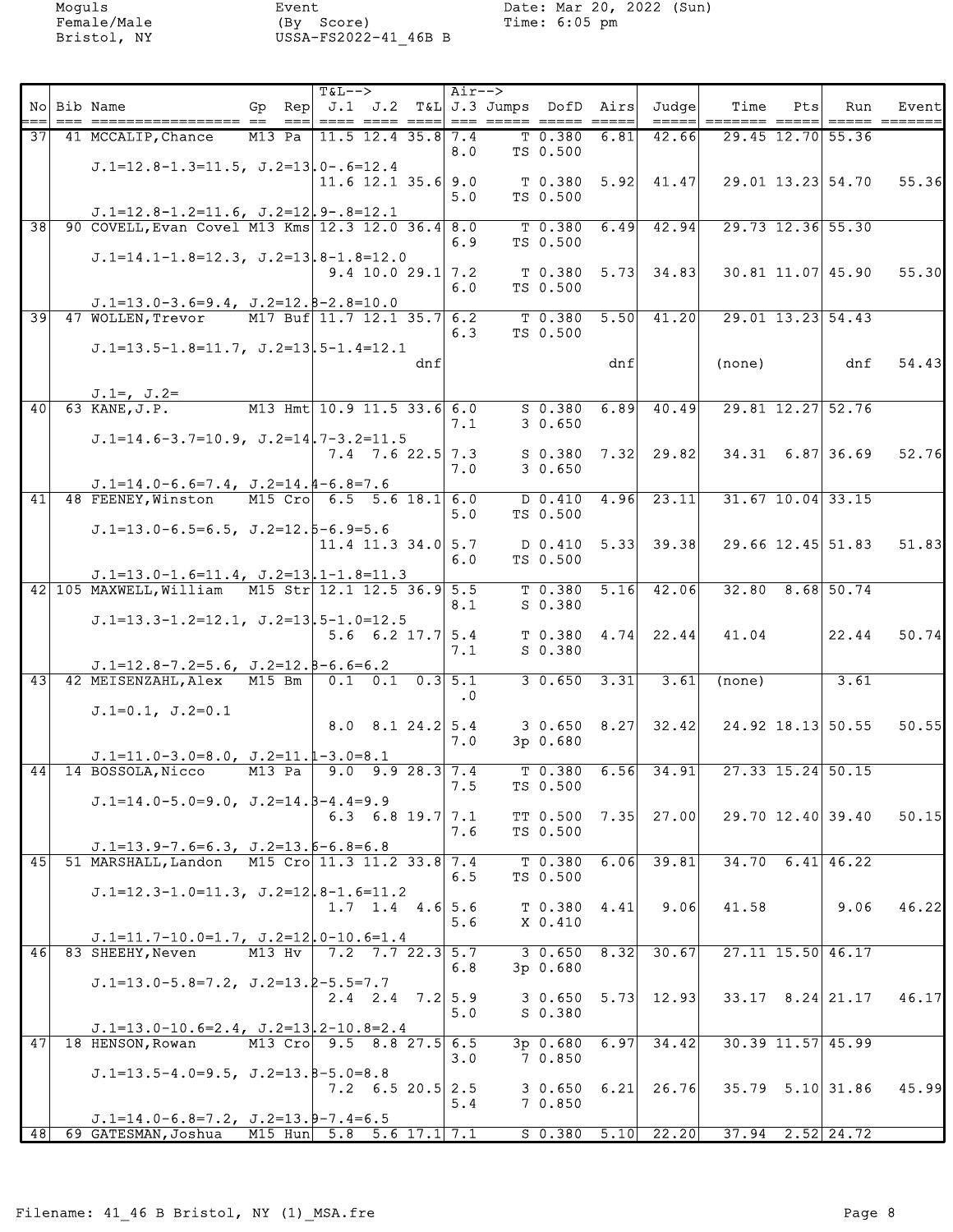|    | No Bib Name                                                                                    |                          | $T&L-->$<br><u>'---  ---- ---- ----  --- ----- ----- ---- -----</u> |                          | Air--> |                            |      | Gp Rep $J.1$ J.2 T&L J.3 Jumps DofD Airs Judge | Time<br>=====  ======= =====           | Pts | Run                     | Eventl |
|----|------------------------------------------------------------------------------------------------|--------------------------|---------------------------------------------------------------------|--------------------------|--------|----------------------------|------|------------------------------------------------|----------------------------------------|-----|-------------------------|--------|
|    | $J.1=13.0-7.2=5.8$ , $J.2=12.8-7.2=5.6$                                                        |                          |                                                                     |                          | 5.9    | $D$ 0.410                  |      |                                                |                                        |     |                         |        |
|    |                                                                                                |                          |                                                                     | 9.6 9.5 28.7 $5.7$       |        |                            |      | K 0.410 5.28 33.93                             |                                        |     | $31.61$ $10.11$ $44.04$ | 44.041 |
|    | $J.1=12.8-3.2=9.6$ , $J.2=12.8-3.3=9.5$                                                        |                          |                                                                     |                          | 7.2    | D 0.410                    |      |                                                |                                        |     |                         |        |
| 49 | 9 PRESTON, Harper                                                                              | M15 Lon 8.0 8.6 24.9 7.0 |                                                                     |                          | 2.8    | <b>TT 0.500</b><br>K 0.410 |      | $4.64$ 29.54                                   |                                        |     | $28.66$ 13.65 43.19     |        |
|    | $J.1=10.0-2.0=8.0$ , $J.2=11.0-2.4=8.6$                                                        |                          |                                                                     | $6.4$ 6.8 19.8 7.1       |        |                            |      | $K$ 0.410 5.36 25.16                           |                                        |     | 27.01 15.62 40.78       | 43.19  |
|    |                                                                                                |                          |                                                                     |                          | 4.9    | TT 0.500                   |      |                                                |                                        |     |                         |        |
| 50 | $J.1=12.6-6.2=6.4$ , $J.2=12.6-5.8=6.8$<br>62 BRIGGS, Harrison M13 Hmt 8.2 9.3 26.3 7.0        |                          |                                                                     |                          |        | $S$ 0.380                  |      | $6.36$ 32.61                                   |                                        |     | $31.63$ $10.09$ $42.70$ |        |
|    | $J.1=13.0-4.8=8.2$ , $J.2=12.9-3.6=9.3$                                                        |                          |                                                                     |                          | 7.4    | TS 0.500                   |      |                                                |                                        |     |                         |        |
|    |                                                                                                |                          |                                                                     | $7.6$ 6.3 20.9 7.2       | 4.5    | 3 0.650                    |      | $S$ 0.380 5.65 26.50                           |                                        |     | 31.26 10.53 37.03       | 42.70  |
|    | $J.1=13.7-6.1=7.6$ , $J.2=13.4-7.1=6.3$                                                        |                          | M13 Wil 9.0 8.8 26.7 5.6                                            |                          |        |                            |      |                                                |                                        |     |                         |        |
|    | 51 116 KIRK, Connor                                                                            |                          |                                                                     |                          | 2.4    | XK 0.560                   |      | $S$ 0.380 3.46 30.16                           |                                        |     | 29.97 12.08 42.24       |        |
|    | $J.1=14.0-5.0=9.0$ , $J.2=14.2-5.4=8.8$                                                        |                          |                                                                     | 3.1 2.4 8.3 4.5          |        |                            |      | $S$ 0.380 4.53 12.78                           | 42.43                                  |     | 12.78                   | 42.24  |
|    | $J.1=12.9-9.8=3.1$ , $J.2=12.4-10.0=2.4$                                                       |                          |                                                                     |                          | 6.9    | X 0.410                    |      |                                                |                                        |     |                         |        |
| 52 | 70 GARBER, Reed                                                                                |                          | M13 Hun 8.6 8.7 25.9 3.0                                            |                          |        | $T$ 0.380<br>TT 0.500      | 3.34 | 29.29                                          |                                        |     | 29.46 12.69 41.98       |        |
|    | $J.1=12.0-3.4=8.6$ , $J.2=12.4-3.7=8.7$                                                        |                          |                                                                     |                          | 4.4    |                            |      |                                                |                                        |     |                         |        |
|    |                                                                                                |                          |                                                                     | $7.8$ $8.2$ $24.0$ 7.5   | 6.0    | TS 0.500                   |      | $S$ 0.380 5.85 29.85                           |                                        |     | $30.41$ 11.55 41.40     | 41.98  |
|    | $J.1=12.8-5.0=7.8$ , $J.2=12.6-4.4=8.2$                                                        |                          |                                                                     |                          |        |                            |      |                                                |                                        |     |                         |        |
|    | 53 104 BULGER, Leyton                                                                          | M15 Spe 6.4 6.8 19.8 5.8 |                                                                     |                          | 3.2    | 3G 0.780<br>XSX 0.670      |      | $6.66$ 26.46                                   |                                        |     | 27.13 15.48 41.94       |        |
|    | $J.1=12.2-5.8=6.4$ , $J.2=12.6-5.8=6.8$                                                        |                          |                                                                     | $5.4$ $5.3$ $16.1$ $2.0$ |        |                            |      |                                                | $3\;\;0.650\;\;3.76\;\;19.81\;1:03.10$ |     | 19.81                   | 41.94  |
|    | $J.1=13.4-8.0=5.4$ , $J.2=13.5-8.0=5.3$                                                        |                          |                                                                     |                          | 6.0    | X 0.410                    |      |                                                |                                        |     |                         |        |
|    | 54 96 GUSTAFSON, Sam                                                                           | M13 Lon 8.5 9.2 26.5 6.9 |                                                                     |                          |        |                            |      | M 0.410 5.48 32.03                             |                                        |     | $31.89$ $9.77$ $41.80$  |        |
|    | $J.1=13.3-4.8=8.5$ , $J.2=13.6-4.4=9.2$                                                        |                          |                                                                     |                          | 7.0    | S 0.380                    |      |                                                |                                        |     |                         |        |
|    |                                                                                                |                          |                                                                     | 6.2 7.2 20.1 6.8         | 5.4    | TS 0.500                   |      | $X$ 0.410 5.48 25.58                           |                                        |     | $34.30$ 6.89 32.47      | 41.80  |
|    | $J.1=12.4-6.2=6.2$ , $J.2=12.4-5.2=7.2$<br>55 30 GROSSHANDLER, Brad M15 Lon 10.0 10.2 30.3 7.1 |                          |                                                                     |                          |        | X 0.410                    | 6.21 | 36.51                                          |                                        |     | $35.83$ $5.05$ $41.56$  |        |
|    | $J.1=12.3-2.3=10.0$ , $J.2=12.9-2.7=10.2$                                                      |                          |                                                                     |                          | 6.6    | TS 0.500                   |      |                                                |                                        |     |                         |        |
|    |                                                                                                |                          |                                                                     | $1.8$ 2.8 6.9 6.5        |        |                            |      | G $0.530$ 6.10 13.00                           |                                        |     | $36.15$ 4.67 17.67      | 41.56  |
|    | $J.1=11.8-10.0=1.8$ , $J.2=12$ , $0-9.2=2.8$                                                   |                          |                                                                     |                          | 7.0    | T 0.380                    |      |                                                |                                        |     |                         |        |
|    | 56 103 MARSHALL, Evan                                                                          |                          | M17 Spe 2.4 1.0 5.1 3.7                                             |                          | 2.0    | $T$ 0.380 2.70<br>30.650   |      | 7.80                                           | 41.33                                  |     | 7.80                    |        |
|    | $J.1=14.0-11.6=2.4$ , $J.2=13.8-12.8=1.0$                                                      |                          |                                                                     | $9.2$ 10.1 28.9 6.1      |        |                            |      | $S$ 0.380 4.71 33.66                           |                                        |     | $33.57$ $7.76$ 41.42    | 41.42  |
|    |                                                                                                |                          |                                                                     |                          | 4.8    | TS 0.500                   |      |                                                |                                        |     |                         |        |
|    | $J.1=13.0-3.8=9.2$ , $J.2=13.1-3.0=10.1$<br>57 107 ARMSTRONG, Nate                             |                          | M15 Str 8.2 9.2 26.1 4.4                                            |                          |        | $S$ 0.380 3.67             |      | 29.77                                          |                                        |     | $30.47$ 11.48 41.25     |        |
|    | $J.1=12.0-3.8=8.2$ , $J.2=12.4-3.2=9.2$                                                        |                          |                                                                     |                          | 4.0    | TS 0.500                   |      |                                                |                                        |     |                         |        |
|    |                                                                                                |                          |                                                                     | $4.4$ 3.6 12.0 3.0       | 3.6    | TS 0.500                   |      | $T$ 0.380 2.94 14.94                           |                                        |     | $30.51$ 11.43 26.37     | 41.25  |
|    | $J.1=12.0-7.6=4.4$ , $J.2=12.0-8.4=3.6$                                                        |                          |                                                                     |                          |        |                            |      |                                                |                                        |     |                         |        |
|    | 58 97 HERBERT, Jackson                                                                         | M13 Lon 9.1 9.0 27.2 5.8 |                                                                     |                          | 5.9    | $S$ 0.380 5.15<br>TS 0.500 |      | 32.30                                          |                                        |     | $33.73$ $7.57$ 39.87    |        |
|    | $J.1=13.1-4.0=9.1$ , $J.2=13.6-4.6=9.0$                                                        |                          |                                                                     | $3.1$ 2.4 8.3 6.6        |        |                            |      | $S$ 0.380 5.15 13.40                           |                                        |     | 33.90 7.37 20.77        | 39.87  |
|    | $J.1=13.9-10.8=3.1$ , $J.2=13.8-11.4=2.4$                                                      |                          |                                                                     |                          | 5.0    | $G$ 0.530                  |      |                                                |                                        |     |                         |        |
|    | 59 94 NOONAN, Jack                                                                             |                          | M15 Lon 0.1 0.3 0.6 6.4                                             |                          |        | $S$ 0.380 5.93             |      | 6.53                                           |                                        |     | $30.22$ 11.78 18.31     |        |
|    |                                                                                                |                          |                                                                     |                          | 7.0    | TS 0.500                   |      |                                                |                                        |     |                         |        |